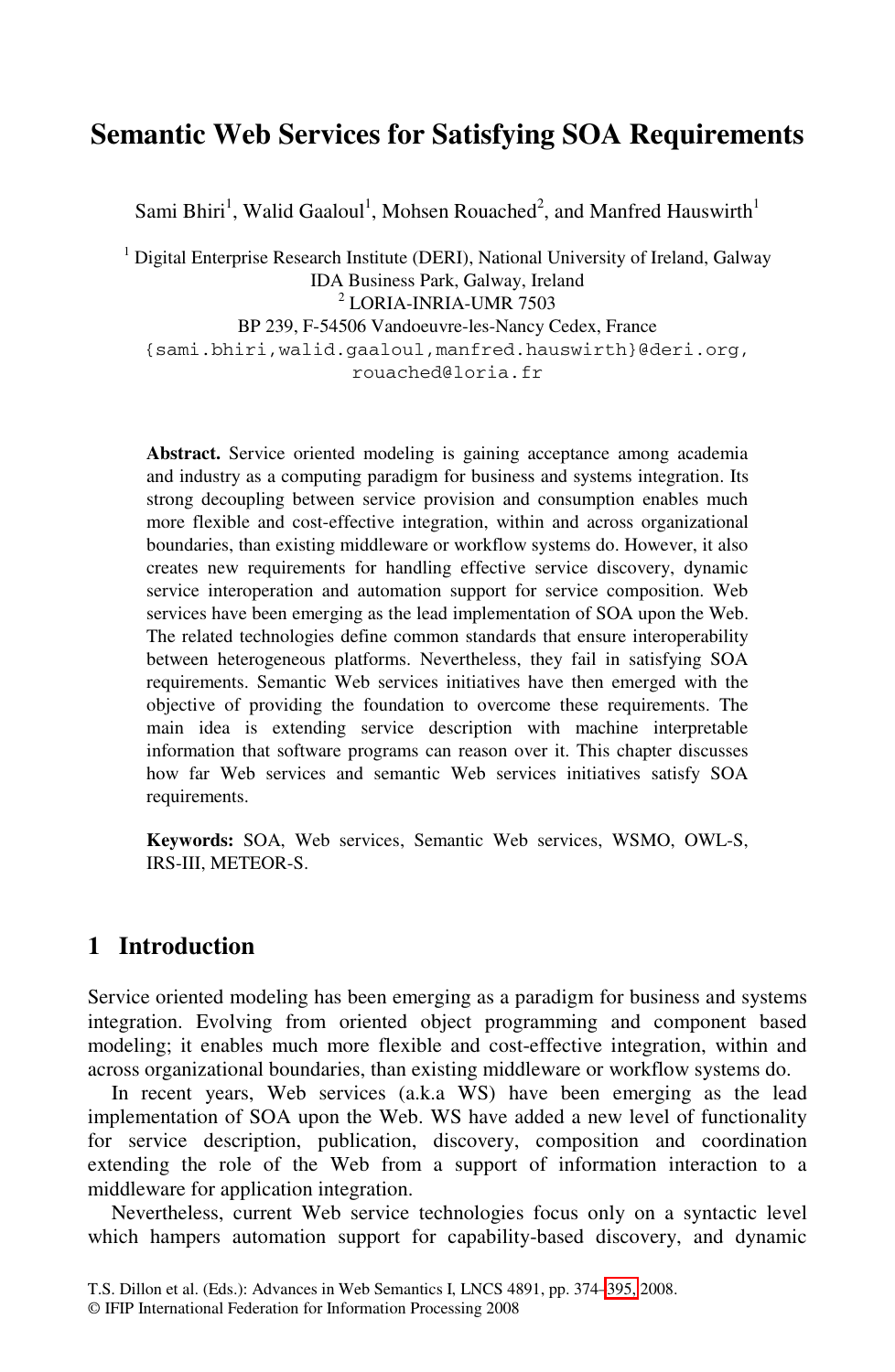service composition and invocation. A common agreement is the need to semantically enrich WS description. Similar to the Semantic Web vision, the idea is making WS description more machine interpretable. A new breed of WS, called Semantic Web Services (a.k.a SWS), has then emerged with a promising potential to satisfy SOA requirements. The machine interpretable description of SWS provides the basis for capability-based service discovery, automatic service composition and dynamic service interoperation.

This chapter consists of three parts. First, we depict the concepts and principles of SOA. We highlight the dynamicity and flexibility it ensures and we discern the challenges it poses. In the second part, we present Web services as the key technology implementing SOA principles. We state in particular the main standards and technologies. And we investigate how far they satisfy SOA requirements. Finally, we exhibit SWS initiatives conceptual models and execution environments and inspect their capability to overcome SOA challenges.

### **2 Service Oriented Architecture**

Service-oriented architecture (SOA) is a hot topic in enterprise computing as many IT professionals see the potential of SOA is dramatically speeding up the application development process. Gartner reports that "By 2008, SOA will be a prevailing software engineering practice, ending the 40-year domination of monolithic software architecture" [1] and that "Through 2008, SOA and web services will be implemented together in more than 75 percent of new SOA or web services projects." [1]. Thus, SOA has received significant attention recently as major computer and software companies such as HP, IBM, Intel, Microsoft, and SAP, have all embraced SOA, as well as government agencies such as DoD (US Department of Defense) and NASA.

In this section, we first remind the SOA genesis. After that, we describe SOA principles, terms and benefits. Thereafter we discuss SOA design and implementation requirements. Indeed, our aim is **to explore how successful existing Web services and semantic Web services implementation are to fulfill these requirements** (i.e. SOA requirements).

#### **2.1 SOA Genesis**

SOA can be viewed as an evolutionary computing architecture that closely mirrors the history of the industrial revolution. With SOA, computing architectures are expanding beyond object oriented self-sufficiency and now allowing for highly specialized and interoperable computing consumer/producer relationships [2]. Pre 1980, structured procedural programming was prevalent for assembling well structured software code into a software system. Procedural style APIs focus on the natural ability to solve problems via a functional process. The focus is primarily on how to get from point A to point B. This functional way of solving a problem is often a necessary first step when exploring an unfamiliar problem domain. Between 1980 and 1990, Object Oriented Programming (OOP) evolved and established its dominance in the software industry. OOP focuses on combining elements of the problem domain in the form of objects containing data and methods which help to solve the problem of how to get from point A to point B in a way that will also be good to get to point C (reusability).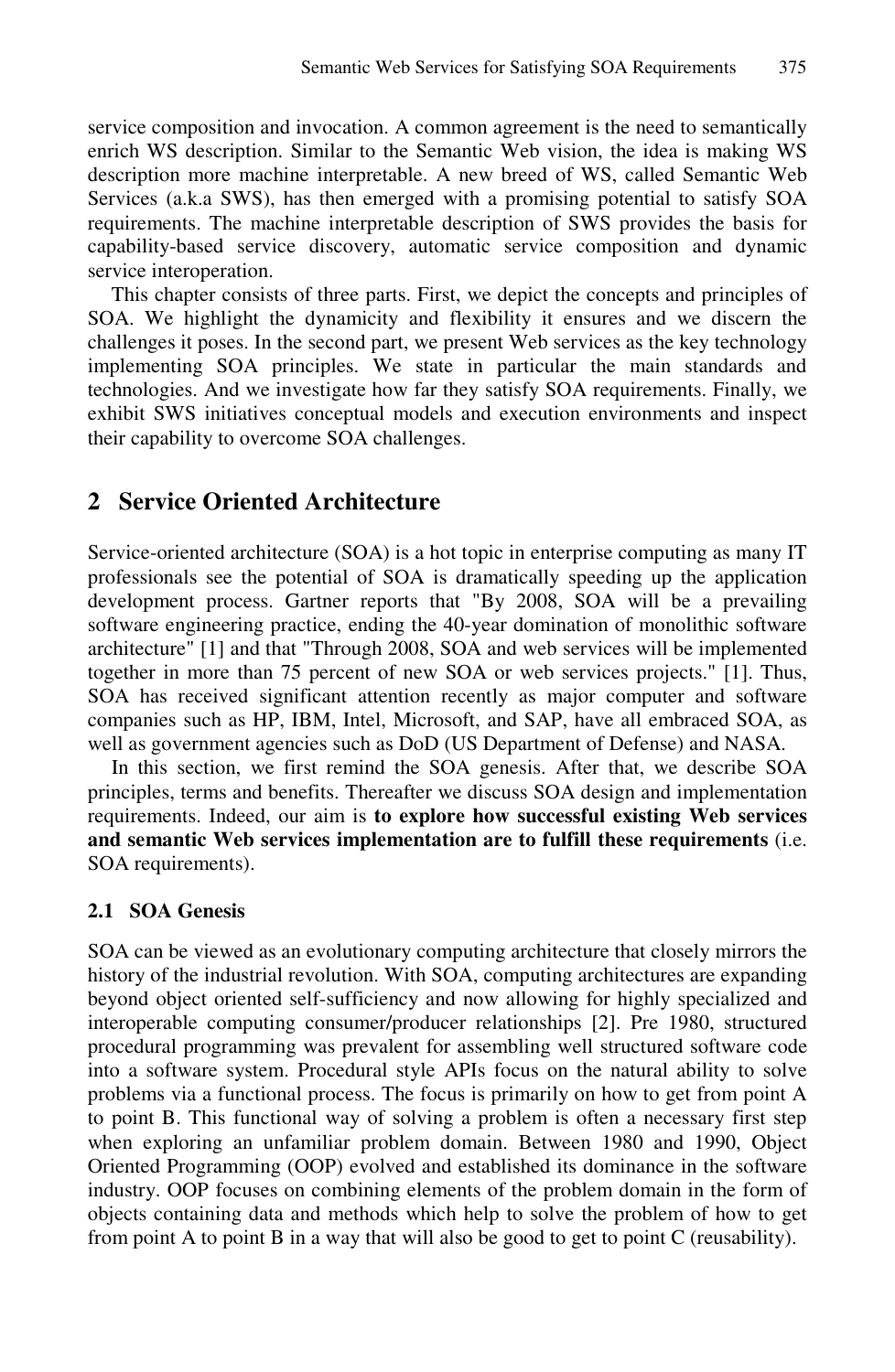However, OOP evolved prior to the common distributed computing environments that we have today. Between 1990 and 2000, enterprise tiered architectures evolved and demonstrated that combining methods with data between tiers worked against scalability and loose coupling of the enterprise system, thus the use of data transfer objects between tiers and the focus on the data model for communication between tiers of the enterprise system. Up to the year 2000, individual computing systems remained relatively self-sufficient.

The pre SOA tiered enterprise architectures and implementations did not provide a good solution for computing specialization and computing interdependence at a business or government level. SOA exploded from the evolution of the tiered enterprise architectures and pressures to provide specialized B2B interoperability. Only under the realm of SOA are the concepts of visibility, service descriptions, interaction, contracts and policies, real world effects, execution contexts, etc. combined to provide the architectures and implementations for the automated computing needs of modern computing consumer/producer relationships. SOA is a computing architecture that allows for complex relationships and specializations of computing services on a global scale.

In other words, service-orientation is a way of sharing functions (typically business functions) in a widespread and flexible way. Thanks to the high level dynamicity and flexibility it promises, SOA has been gaining ground as the key architecture for many kinds of applications like B2B interactions, enterprises application integration and grid computing. Indeed, in B2B applications for instance, enterprises can encapsulate and externalise their business processes as services. They can dynamically look for and interact with other services. They can collaborate on the fly to achieve common goals. And they can even establish dynamically virtual enterprises and create new services from existing ones.

### **2.2 SOA: Terms and Concepts**

Service-orientation, as a means of separating things into independent and logical units, is a very common concept. A service-oriented architecture represents an abstract architectural concept defining an information technology approach or strategy in which applications make use of (perhaps more accurately, rely on) services available in a network such as the World Wide Web. It is an approach to building software systems that is concerned with loose coupling and dynamic binding between components (services) that have been described in a uniform way and that can be discovered and composed. Implementing a service-oriented architecture can involve developing applications that use services, making applications available as services so that other applications can use those services, or both. In fact, one way of looking at an SOA is as an approach to connecting applications (exposed as services) so that they can communicate with (and take advantage of) each other.

The fundamental elements of this computing approach are loosely coupled software components, called services. Services are autonomous platform-independent computational elements that can be described, published, discovered and accessed over network-accessible software module. Loosely coupling means that services interactions are neither hard coded (like in Object Oriented Programming), nor specified at design time (like in Component Based Modelling). On the contrary,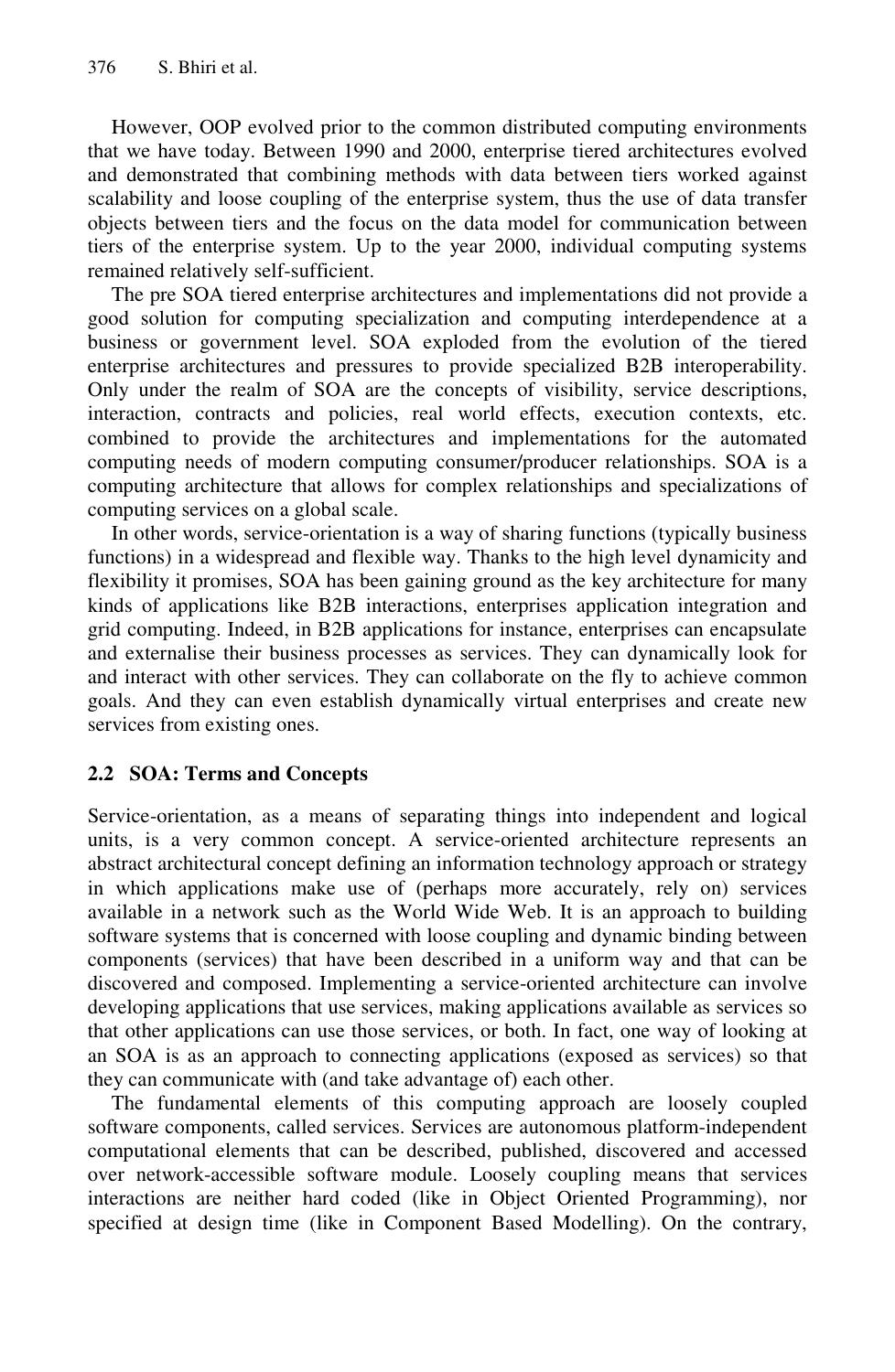services are defined out of any execution context and interact on the fly without prior collaboration agreement.

A service provides a specific function, typically a business function, such as analyzing an individual's credit history or processing a purchase order. It is a mechanism to enable access to one or more capabilities, where the access is provided using a prescribed interface and is exercised consistent with constraints and policies as specified by the service description. A service is provided by an entity – the service provider – for use by others, but the eventual consumers of the service may not be known to the service provider and may demonstrate uses of the service beyond the scope originally conceived by the provider. A service is accessed by means of a service interface, where the interface comprises the specifics of how to access the underlying capabilities. There are no constraints on what constitutes the underlying capability or how access is implemented by the service provider. Thus, the service could carry out its described functionality through one or more automated and/or manual processes that themselves could invoke other available services.

SOA uses the find-bind-execute paradigm as shown in Fig. 1. In this paradigm, service providers register their service in a public registry. This registry is used by consumers to find services that match certain criteria. If the registry has such a service, it provides the consumer with a contract and an endpoint address for that service. In general, entities (people and organizations) offer capabilities and act as service providers. Those with needs who make use of services are referred to as service consumers. In a typical service-based scenario, a provider hosts a networkaccessible software module—an implementation of a given service—and defines a service description through which a service is published and made discoverable. A client discovers a service and retrieves the service description directly from the service, possibly from a registry or repository through metadata exchange. The client uses the service description to bind to the provider and invoke the service.



**Fig. 1.** Find-Bind-Execute paradigm

A service is opaque in that its implementation is typically hidden from the service consumer except for (1) the information and behavior models exposed through the service interface and (2) the information required by service consumers to determine whether a given service is appropriate for their needs. The consequence of invoking a service is a realization of one or more real world effects. These effects may include: (i) information returned in response to a request for that information, (ii) a change to the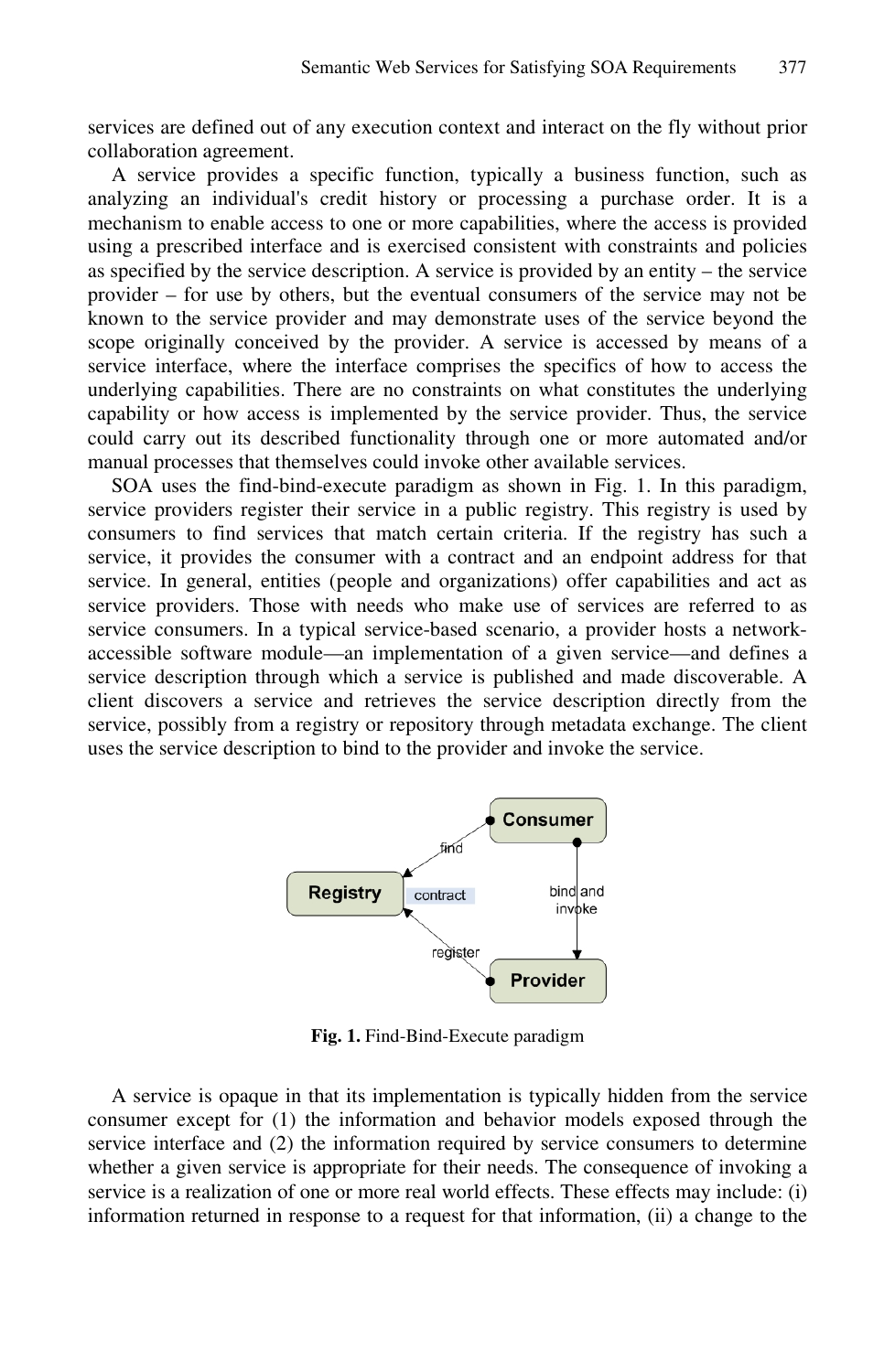shared state of defined entities, or (iii) some combination of (i) and (ii). Summarizing up, the following features are intrinsic for services in SOA in the sense that:

- 1. Services are software components with well-defined interfaces that are implementation-independent. An important aspect of SOA is the separation of the service interface (the what) from its implementation (the how). Such services are consumed by clients that are not concerned with how these services will execute their requests.
- 2. Services are self-contained and autonomous: The logic governed by a service resides within an explicit boundary. The service has control within this boundary and is not dependent on other services for it to execute its governance. Underlying logic, beyond what is expressed in the descriptions that comprise the contract, is invisible and irrelevant to service requesters.
- 3. Services are loosely coupled: Services are designed to interact without the need for tight, cross-service dependencies. What distinguishes SOA from other architecture paradigms is loose coupling. Loose coupling means that the client of a service is essentially independent of the service. The way a client (which can be another service) communicates with the service does not depend on the implementation of the service. Significantly, this means that the client does not have to know very much about the service to use it. For instance, the client does not need to know what language the service is coded in or what platform the service runs on.

### **2.3 SOA: Implementation Challenges**

SOA-based integration provides a consistent way to access all applications within a company, and potentially outside the company. However, the value of SOA has perhaps been oversold as a methodology and has often been mistakenly promoted as a technology that will solve almost all IT problems. In this section, we present common design requirements and implementation challenges to ensure an efficient SOA implementation. Implementation solutions to handle these requirements will be discussed in the following Web services and semantic Web services sections.

In order to enable dynamic and seamless cooperation between different systems and organizations, implementing SOA poses new challenges to overcome. The largest barriers to adoption of SOA tend to be establishing effective SOA standards fulfilling the expected promises. Understandably, SOA-based technologies are seeking implementation solutions to help them meet the above promises in the most costeffective way. The challenge represented by implementing an SOA is the actual implementations may fail to reach some design requirements. More explicitly, these challenges concern mainly (i) the dynamic service interoperation without prior collaboration agreement, (ii) dynamic service discovery and selection based on requester needs, (iii) and automatic service composition to achieve added-value business requirements [1].

Implementation standards developing services in SOA have to consider not simply for immediate benefit, but also for long-term and board benefit. Unlike objects or databases, a service is developed for use by its consumer, which may not be known at the time. To put it in another way, the existence of an individual service is not of much interest unless it is part of a larger collection of services that can be consumed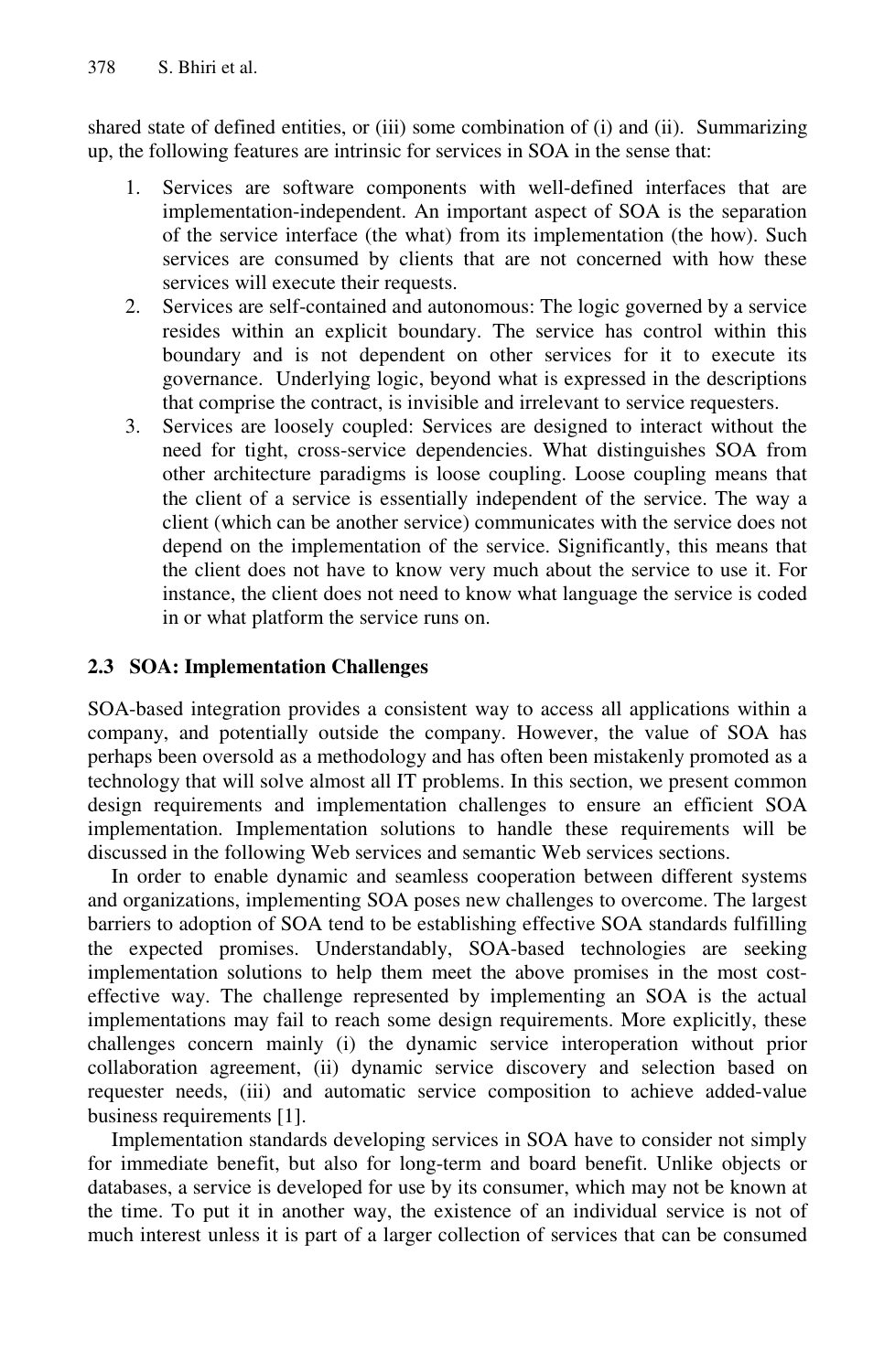by multiple applications, and out of which new services can be composed and executed. Any collection of services needs common design, discovery, composition, and binding principles since they are typically not all developed at the same time. Thus, any SOA implementation MUST take into account the following design requirements to ensure the described set of SOA benefits and promises:

- **Service Discovery:** Service description should be visible to be discovered and understood by service consumers. Visibility refers to the capacity for those with needs and those with capabilities to be able to see each other [3]. It is the relationship between service consumers and providers that is satisfied when they are able to interact with each other. This is typically done by providing descriptions for such aspects as functions and technical requirements, related constraints and policies, and mechanisms for access or response. This is true for any consumer/provider relationship – including in an application program where one program calls another: without the proper libraries being present the function call cannot complete. In the case of SOA, visibility needs to be emphasized because it is not necessarily obvious how service participants can see each other. Thus, the initiator in a service interaction must be aware of the other parties. Visibility is promoted through the service description which contains the information necessary to interact with the service and describes this in such terms as the service inputs, outputs, and associated semantics. The service description also conveys what is accomplished when the service is invoked and the conditions for using the service. The service description allows prospective consumers to decide if the service is suitable for their current needs and establishes whether a consumer satisfies any requirements of the service provider. The descriptions need to be in a form (or can be transformed to a form) in which their syntax and semantics are widely accessible and understandable. Discovering services need not necessarily be fully automated (one can find many nontechnical objections to fully automated discovery), but support for some richer discovery is than necessary. The main challenge of service discovery is using automated means to accurately discover services with minimal user involvement. This requires explicating the semantics of both the service provider and requester. It also involves adding semantic annotations to service definitions. Achieving automated service discovery requires explicitly stating requesters' needs—most likely as goals that correspond to the description of desired services—in some formal request language.
- Service composition: SOA provides a new way of application development by composing services. The service-oriented paradigm builds on the notion of composing virtual components into complex behavior. Thus, a consumer can use the functionality offered by multiple providers without worrying about the underlying differences in hardware, operating systems, programming languages, etc. Each service should be designed to satisfy a business task while possibly collaborating with applications or services provided by other entities. For services to interact, they need not share anything but a formal contract that describes each service and defines the terms of information exchange. Therefore a service composition task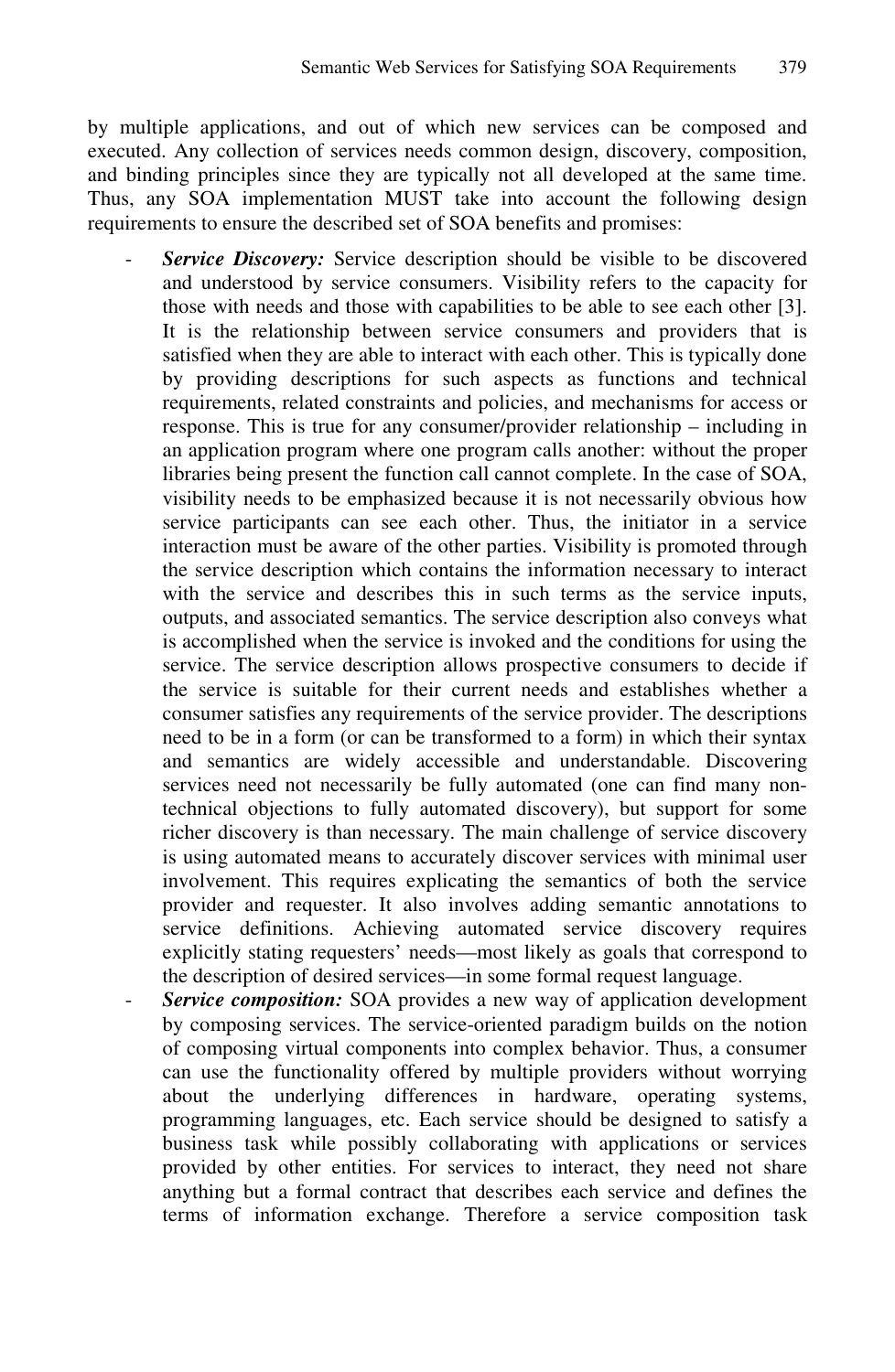involves the selection, and interoperation of Web services given a high-level semantic description of an objective using a formal contract.

*Interoperability for semantic heterogeneity:* SOA is applied in an environment where the number of involved actors is more and more heterogeneous and distributed. Consumers and providers communicate and exchange data which may lead to interoperability problems on top of the data mismatch (in structure and meaning). There are three important facts about services that set the basis for their information processing requirements. First, services, especially at the business level, exchange information in the form of messages. Secondly, the information in those messages needs to conform to the enterprise information model and semantics. Third, there is often a transformation between the enterprise semantics and the internal information model of the service. So, the SOA platform must provide: message processing capabilities, integration with existing enterprise information models, definition of messages based on the information model, and information transformation capabilities.

Unlike OOP paradigms, where the focus is on packaging data with operations, the central focus of SOA is the task or business function getting something done. This distinction manifests itself by the fact that an object exposes structure but there is no way to express semantics other than what can be captured as comments in the class definition. SOA emphasizes the need for clear semantics. Especially, in the case of service interaction where the message and information exchanges are across boundaries, a critical issue is the interpretation of the data. This interpretation must be consistent between the participants involved in service interaction. Consistent interpretation is a stronger requirement than merely type (or structural) consistency – the attributes of the data itself must also have a shared basis. For successful exchange of address information, all the participants must have a consistent view of the meaning of the address attributes. The formal descriptions of terms and the relationships between them provide a firm basis for making correct interpretations for elements of information exchanged. Note that, for the most part, it is not expected that service consumers and providers would actually exchange descriptions of terms during their interaction but, rather, would reference existing descriptions – the role of the semantics being a background one – and these references would be included in the service descriptions. Specific domain semantics are beyond the scope of SOA reference model; but there is a requirement that the service interface enable providers and consumers to identify unambiguously those definitions that are relevant to their respective domains [3].

# **3 Realizing SOA with Web Services**

People often think of Web services and Service-Oriented Architecture (SOA) in combination, but they are distinct in an important way. As discussed in the previous section, SOA represents an abstract architectural concept. It's an approach to building software systems that is based on loosely coupled components (services) that have been described in a uniform way and that can be discovered and composed. Web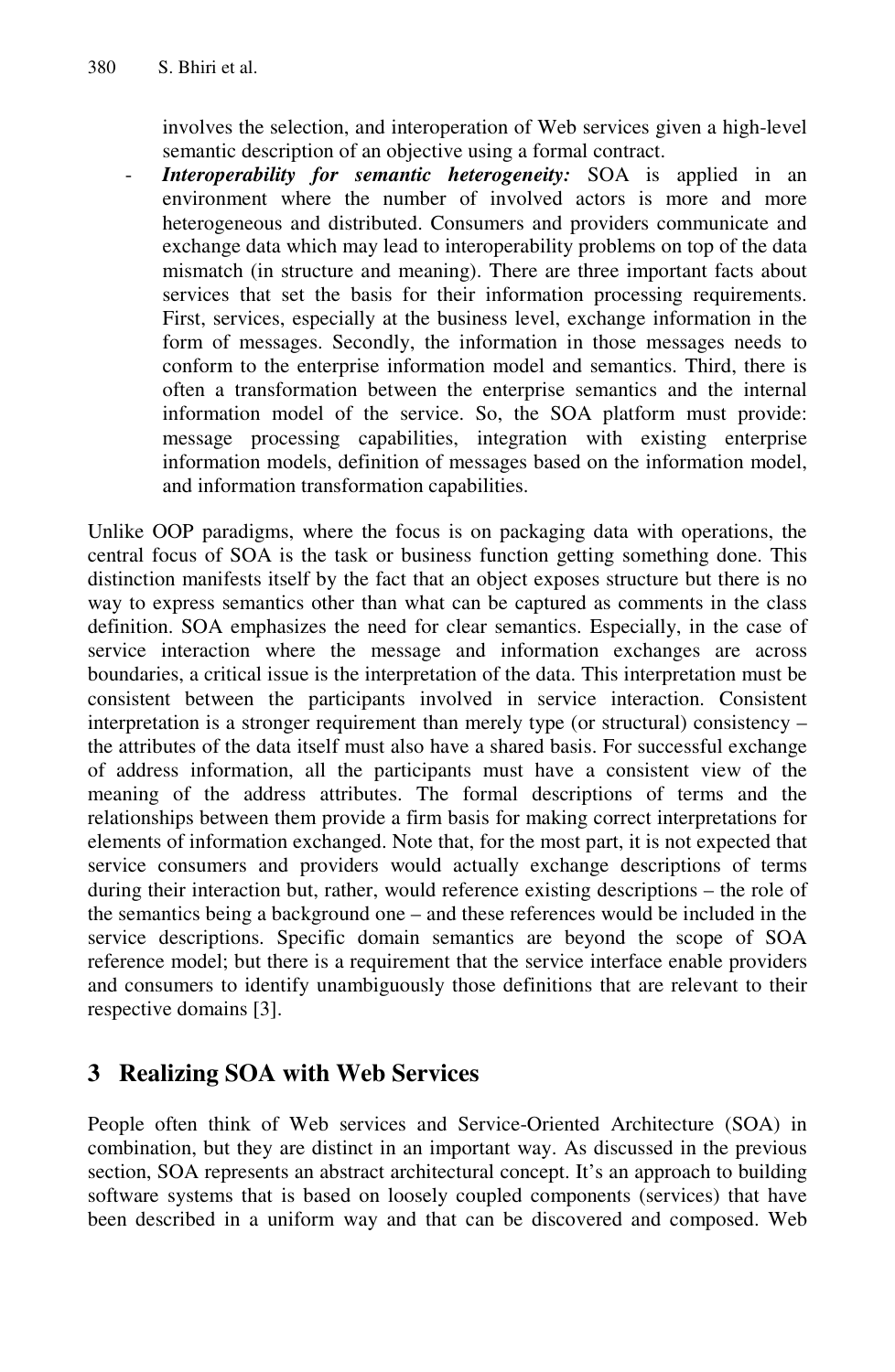services represent one important approach to realizing SOA. The World Wide Web Consortium (W3C), which has managed the evolution of the SOAP and WSDL specifications, defines Web services as follows:

*A software system designed to support interoperable machine-to machine interaction over a network. It has an interface described in a machine-processable format (specifically WSDL). Other systems interact with the Web service in a manner prescribed by its description using SOAP messages, typically conveyed using HTTP with XML serialization in conjunction with other Web-related standards*.

Although Web services technology is not the only approach to realizing an SOA, it is one that the IT industry as a whole has enthusiastically embraced. With Web services, the industry is addressing yet again the fundamental challenge that distributed computing has provided for some considerable time: to provide a uniform way of describing components or services within a network, locating them, and accessing them. The difference between the Web services approach and traditional approaches (for example, distributed object technologies such as the Object Management Group – Common Object Request Broker Architecture (OMG CORBA), or Microsoft Distributed Component Object Model (DCOM) ) lies in the loose coupling aspects of the architecture. Instead of building applications that result in tightly integrated collections of objects or components, which are well known and understood at development time, the whole approach is much more dynamic and adaptable to change. Another key difference is that through Web services, the IT industry is tackling the problems using technology and specifications that are being developed in an open way, utilizing industry partnerships and broad consortia such as W3C and the Organization for the Advancement of Structured Information Standards (OASIS), and based on standards and technology that are the foundation of the Internet.

#### **3.1 Scope of the Architecture**

Web services had its beginnings in mid to late 2000 with the introduction of the first version of XML messaging—SOAP, WSDL 1.1, and an initial version of UDDI [4] as a service registry. This basic set of standards has begun to provide an accepted industry-wide basis for interoperability among software components (Web services) that is independent of network location, in addition to specific implementation details of both the services and their supporting deployment infrastructure. Several key software vendors have provided these implementations, which have already been widely used to address some important business problems.

Developers are looking for enhancements that raise the level and scope of interoperability beyond the basic message exchange, requiring support for interoperation of higher-level infrastructure services. Most commercial applications today are built assuming a specific programming model. They are deployed on platforms (operating systems and middleware) that provide infrastructure services in support of that programming model, hiding complexity, and simplifying the problems that the solution developer has to deal with. For example, middleware typically provides support for transactions, security, or reliable exchange of messages (such as guaranteed, once-only delivery). On the other hand, there is no universally agreed standard middleware, which makes it difficult to construct applications from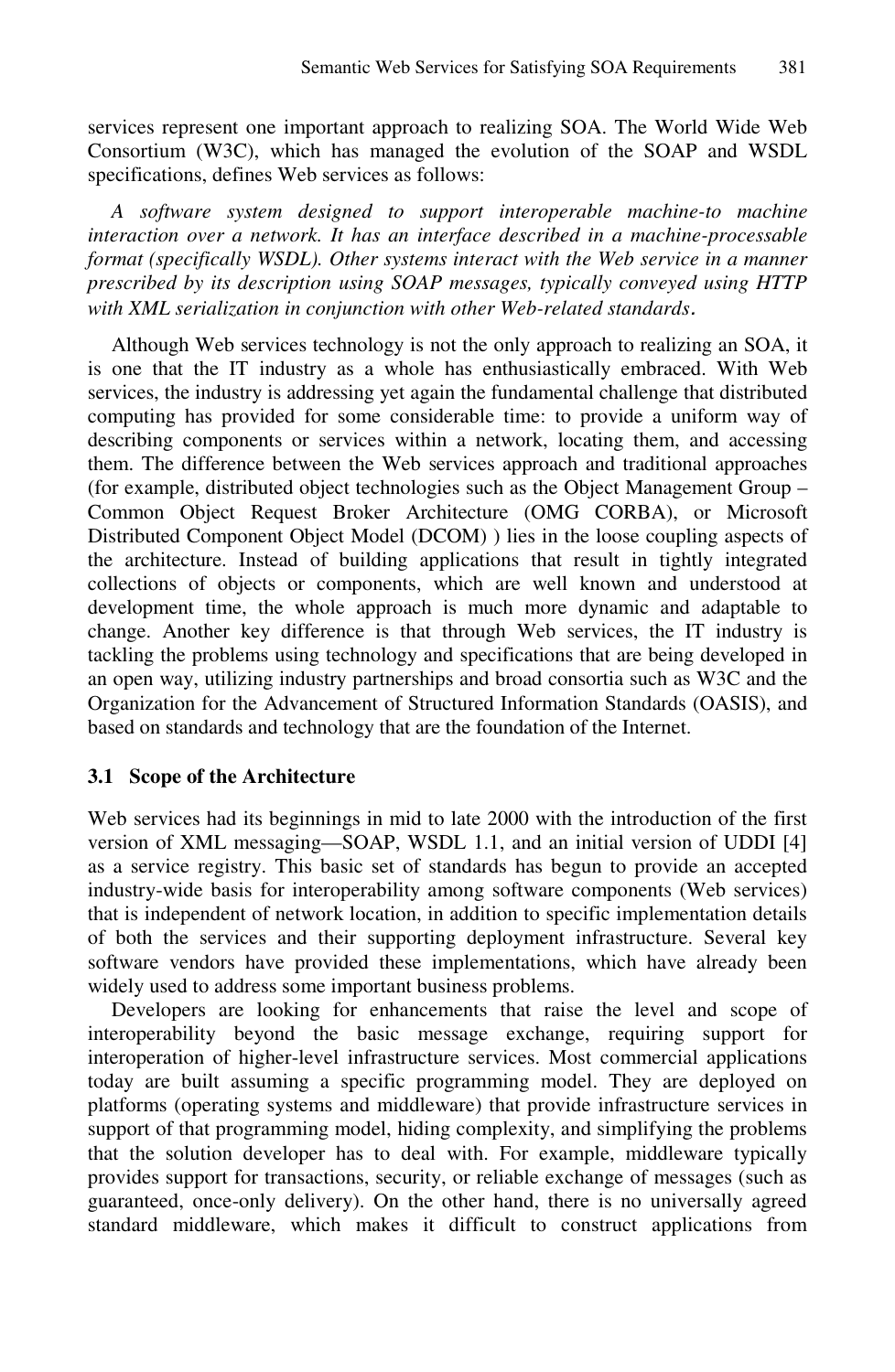components that are built using different programming models (such as Microsoft COM, OMG CORBA, or Java 2 Platform, Enterprise Edition (J2EE) Enterprise Java Beans). They bring with them different assumptions about infrastructure services that are required, such as transactions and security. As a consequence, interoperability across distributed heterogeneous platforms (such as .NET and J2EE) presents a difficult problem.

The Web services community has done significant work to address this interoperability issue, and since the introduction of the first Web services, various organizations have introduced other Web services–related specifications. Fig. 2 illustrates a population of the overall SOA stack with current standards and emerging Web services specifications that IBM, Microsoft, and other significant IT companies have developed. The remainder of this part provides a high-level introduction to these Web services specifications that realize more concretely the capabilities that are described in the SOA framework.



**Fig. 2.** Web services technologies

### **3.2 Web Service Transport**

Web services are basically an interoperable messaging architecture, and message transport technologies form the foundation of this architecture. Web services are inherently transport neutral. Although you can transport Web services messages by using the ubiquitous Web protocols such as HyperText Transport Protocol (HTTP) or Secure HTTP (HTTPS) to give the widest possible coverage in terms of support for the protocols, you can also transport them over any communications protocol, using proprietary ones if appropriate. Although transport protocols are fundamental to Web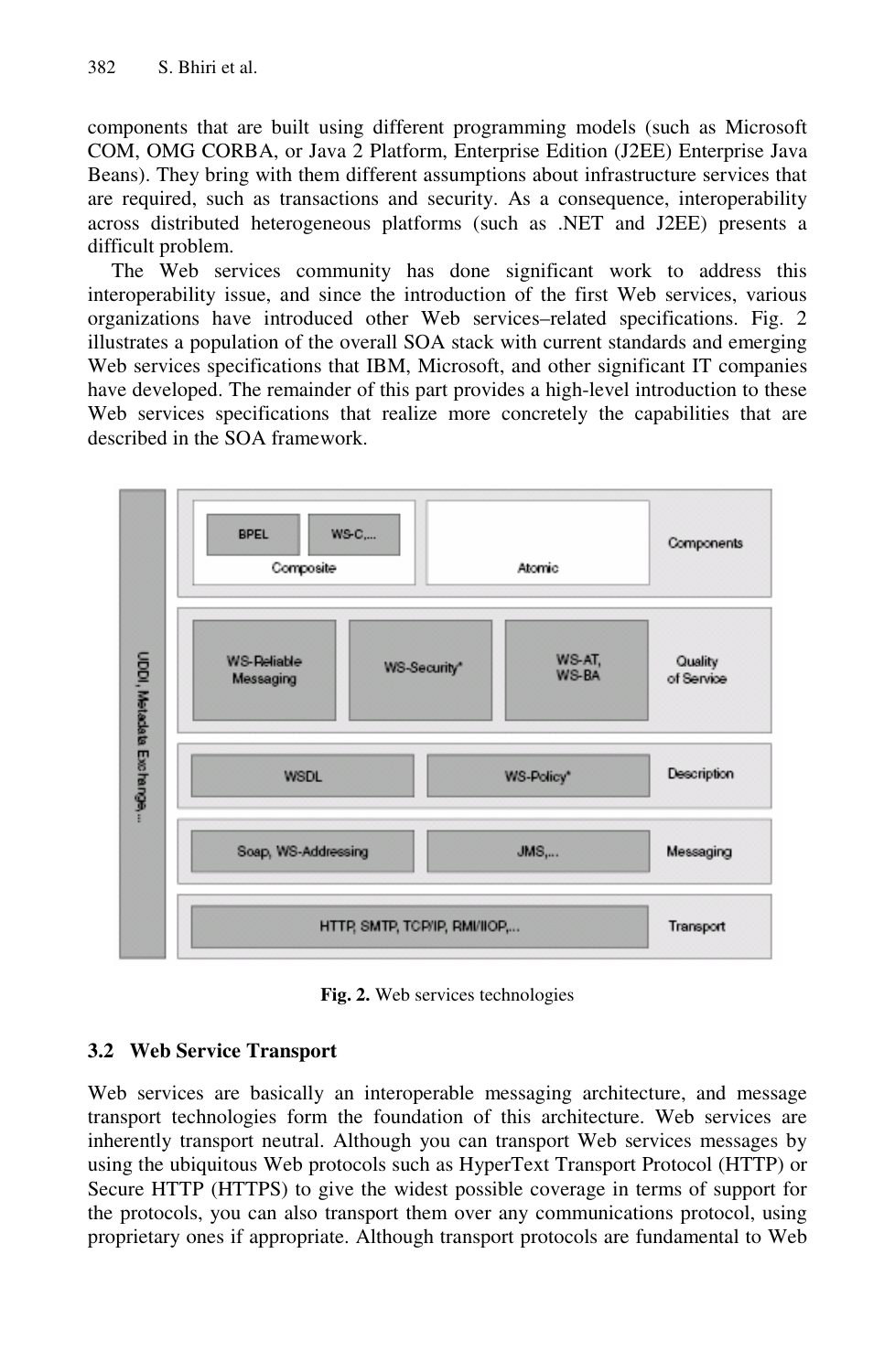services and clearly are a defining factor in the scope of interoperability, the details are generally hidden from the design of Web services.

## **3.3 Web Service Messaging**

The messaging services layer contains the most fundamental Web services specifications and technologies, including eXtensible Markup Language (XML), SOAP, and WS-Addressing [4]. Collectively, these specifications form the basis of interoperable messaging between Web services. XML provides the interoperable format to describe message content between Web services and is the basic language in which the Web services specifications are defined.

SOAP, one of the significant underpinnings of Web services, provides a simple and relatively lightweight mechanism for exchanging structured and typed information between services. SOAP is designed to reduce the cost and complexity of integrating applications that are built on different platforms.

WS-Addressing provides an interoperable, transport-independent way of identifying message senders and receivers that are associated with message exchange. WS-Addressing decouples address information from the specific transport used by providing a mechanism to place the target, source, and other important address information directly within the Web service message. This specification defines XML elements to identify Web services endpoints and to secure end-to-end endpoint identification in messages. This specification enables messaging systems to support message transmission through networks that include processing nodes such as endpoint managers, firewalls, and gateways in a transport neutral manner. WS-Addressing defines two interoperable constructs that convey information that transport protocols and messaging systems typically provide. These constructs normalize this underlying information into a uniform format that can be processed independently of transport or application. These two constructs are endpoint references and message information headers.

### **3.4 Web Service Description**

Service description defines metadata that fully describes the characteristics of services that are deployed on a network. This metadata is important, and it is fundamental to achieving the loose coupling that is associated with SOA. It provides an abstract definition of the information that is necessary to deploy and interact with a service. Web Service Description Language (WSDL) [4] is perhaps the most mature of metadata describing Web services. It allows developers to describe the "functional" characteristics of a Web service—what actions or functions the service performs in terms of the messages it receives and sends. WSDL offers a standard, languageagnostic view of services it offers to clients. It also provides non-invasive futureproofing for existing applications and services and allows interoperability across the various programming paradigms, including CORBA, J2EE, and .NET.

### **3.5 Web Service Discovery**

The Universal Description and Discovery Interface (UDDI) is a widely acknowledged specification of a Web service registry. It defines a metadata aggregation service and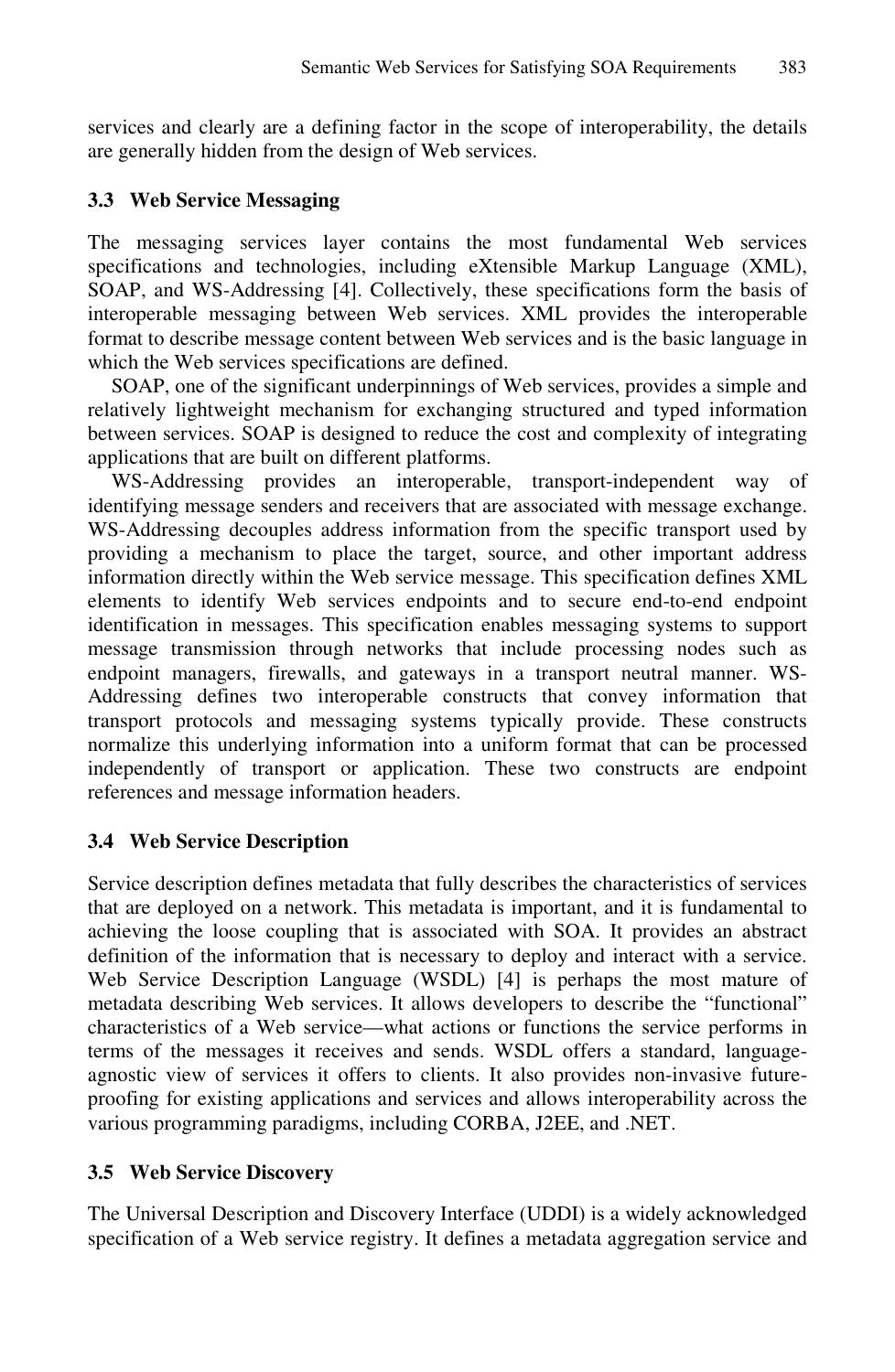specifies protocols for querying and updating a common repository of Web services information. Application developers can query UDDI repositories at well-known locations at design time to ascertain those services that might be compatible with their requirements. After they locate a directory, they can send a series of query requests against the registry to acquire detailed information about Web services (such as who provides them and where they are hosted) and bindings to the implementation. They can then feed this information into an assortment of development time tools to generate the appropriate runtime software and messages required to invoke the required service. Applications can also query UDDI repositories dynamically at runtime. In this scenario, the software that needs to use a service is told at execution time the type of service or interface it requires. Then it searches a UDDI repository for a service that meets its functional requirements, or a well-known partner provides it. The software then uses this information to dynamically access the service. Service discovery (publish/find) plays an important role in an SOA. It is possible to achieve this in other ways, but within a Web services world, UDDI provides a highly functional and flexible standard approach to Web service discovery.

WS-Policy proposes a framework that extends the service description features that WSDL provides. Having more refined service descriptions, qualified by specific WSpolicies, supports much more accurate discovery of services that are compatible with the business application that is to be deployed. In a service registry (such as a UDDI registry), queries of WS-Policy-decorated services enable the retrieval of services that support appropriate policies in addition to the required business interface. For example, a query might request all services that support the credit Authorization WSDL interface (port type), use Kerberos for authentication, and have an explicitly stated privacy policy. This allows a service requester to select a service provider based on the quality of the interaction that delivers its business contracts.

### **3.6 Web Service Composition**

Business Process Execution Language for Web services (WS-BPEL) [4] provides a language to specify business processes and how they relate to Web services. This includes specifying how a business process uses Web services to achieve its goal, and it includes specifying Web services that a business process provides. Business processes specified in BPEL are fully executable and are portable between BPELconformant tools and environments. A BPEL business process interoperates with the Web services of its partners, whether these Web services are realized based on BPEL or not. Finally, BPEL supports the specification of business protocols between partners and views on complex internal business processes. BPEL supports the specification of a broad spectrum of business processes, from fully executable, complex business processes over more simple business protocols to usage constraints of Web services. It provides a long-running transaction model that allows increasing consistency and reliability of Web service applications. Correlation mechanisms are supported that allow identifying statefull instances of business processes based on business properties. Partners and Web services can be dynamically bound based on service references.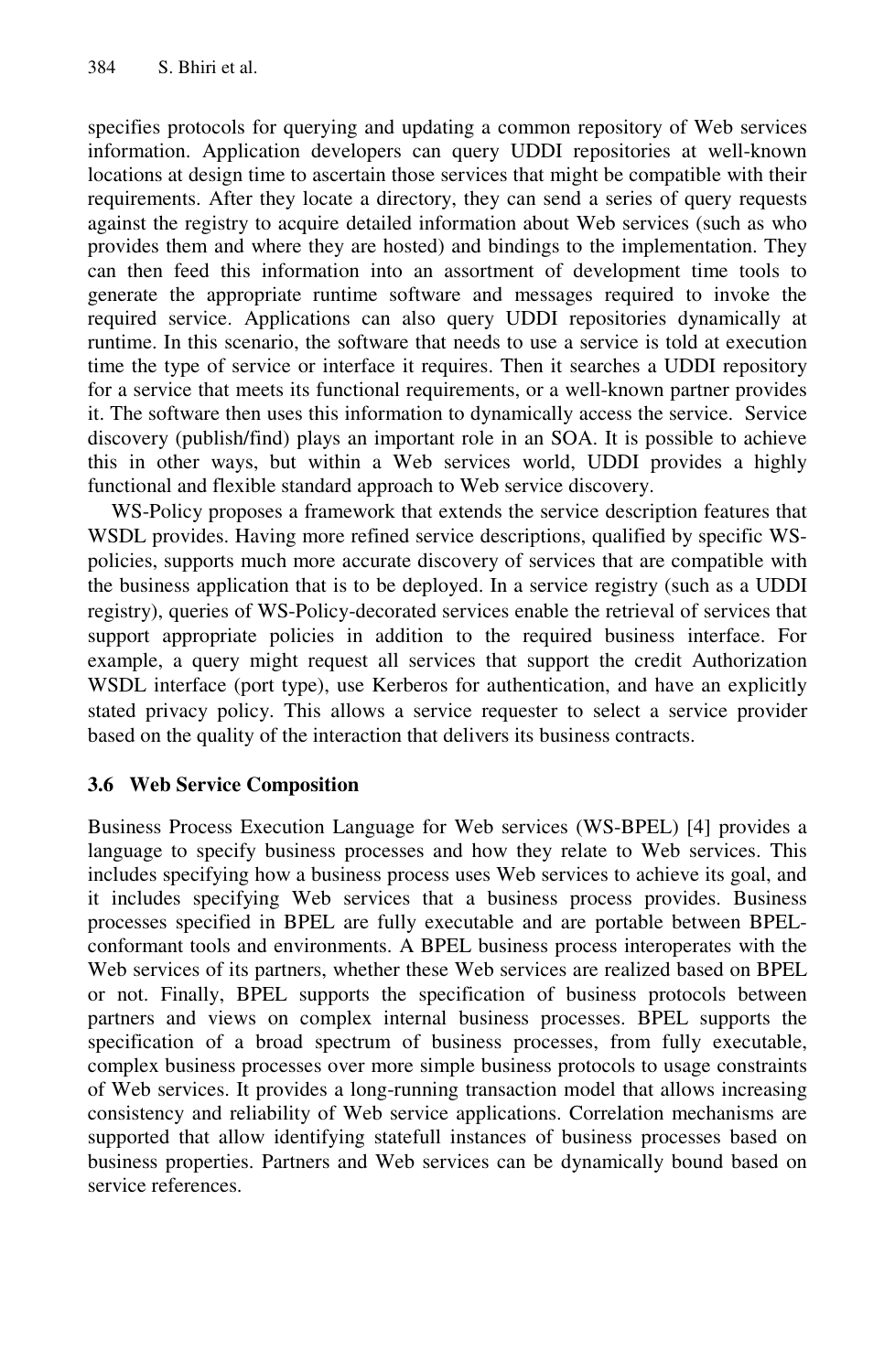#### **3.7 SOA and Web Services: Need for Semantics**

It is clear that Web services standards, both the core and extended specifications, contribute significantly to the ability to create and maintain service-oriented architectures on which to build new enterprise applications. However, despite their success, there still remain important challenges to be addressed in current SOA-based solutions. Service discovery, interoperation and composition are typically part of any development process based on SOA but, nothing is prescribed for effectively supporting these activities.

**Discovery:** To discover a Web service, the infrastructure should be able to represent the capabilities provided by a Web service and it must be able to recognize the similarity between the capabilities provided and the functionalities requested.

UDDI is the most well-known specification for an XML-based registry of service descriptions on the Web but the descriptions are syntactic only - the meaning is still open to interpretation by the user. Indeed, companies adopting UDDI for internal use have to define their own naming conventions and categorization structure and metadata, which inhibit adoption. Currently keyword-based search is the only means of finding relevant services. UDDI does not allow capability-based discovery of Web services. Support for some richer discovery than keyword-based search is necessary. Semantics bring closer the possibility of switching services dynamically by discovering them at runtime.

WSDL is less suitable for describing the semantics of a Web Service capability. This drawback affects not only the service discovery procedure but also service composition, invocation and interoperation. Indeed, WSDL files contain no information on the semantics of the described operations. It is up to the programmer or engineer to interpret the semantics from available descriptions in natural language. This type of interpretation becomes a challenge because the human factor inhibits automation of service discovery, selection, invocation and composition. Additionally, natural language descriptions are informal and can lead to different interpretations or even to failure to understand. This challenge can be overcome if formal and declarative semantic mark-up is used to complement service descriptions.

**Composition:** Similarly, service composition is mainly based on the syntactic descriptions provided by WSDL, which are necessary but not sufficient, since the semantics remain implicit and cannot be automatically processed. A number of approaches exist for modeling Web Service composition. Although these Web service composition languages are more suitable than the proprietary languages used in traditional workflow products, they lack the possibility to dynamically bind to Web services at run time. For example, WSCI and WS-BPEL describe how multiple Web services could be composed together to provide a more complex Web service. However, their focus remains on composition at the syntactic level and therefore, does not allow for automatic composition of Web services.

Service requesters have to bind specific services at design time which means they cannot take advantage of the large and constantly changing amount of Web services available. The services have to interoperate with each other seamlessly so that the combined results are a valid solution. Web services must be described and understood in a semantically consistent way in order to resolve terminological ambiguities and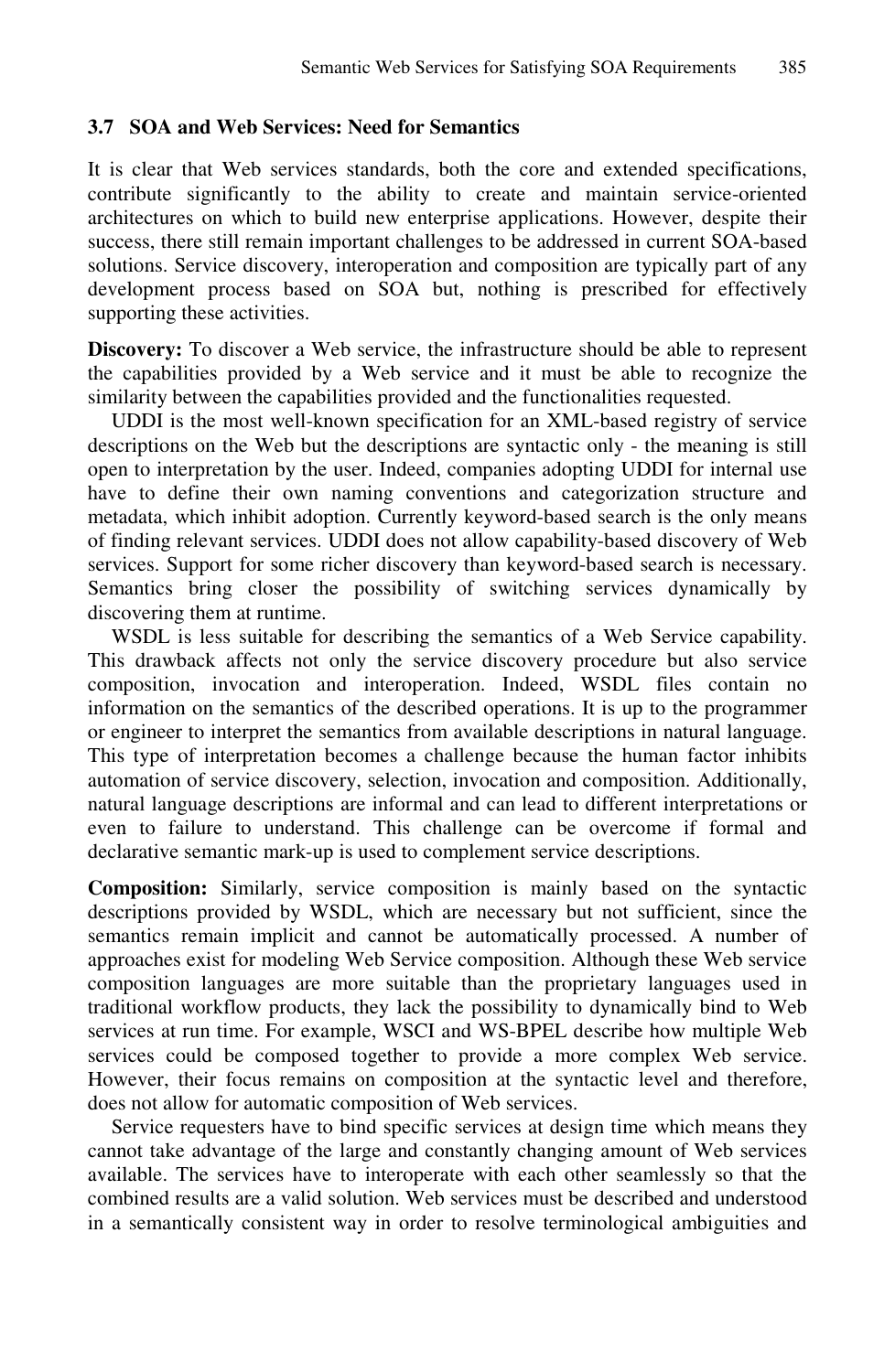misunderstandings, and to avoid the constant revision and redefinition of terms, concepts, and elements of the business. Such inconsistencies make applications not able to talk to each other, and subsequently result in slower response times when changes are needed. Business managers cannot get a clear view of their organization through these multiple un-integrated "languages".

**Interoperation:** The current Web services infrastructure focuses on syntactic interoperability. Syntactic interoperability allows Web services to identify only the structure of the messages exchanged, but it fails to provide an interpretation of the content of those messages. Indeed, Current standards like XML and XML Schema only solve the mismatch on the syntactical and structural level; solving the mismatch on the semantic level is usually handled on a case-by-case basis (for instance using custom adapters). Mismatches between interaction protocols are not dealt within current standards; semantics of the message exchange sequences are necessary to solve the mismatches on that level.

# **4 Realizing SOA with Semantic Web Services**

## **4.1 Introduction**

Web Services technology based on WSDL, SOAP and UDDI, define common standards that ensure interoperability between heterogeneous platforms. However, although low level interoperability is essential, SOA challenges as discussed in section 1 go beyond data formats and communication protocols interoperability. The purely syntactic focus of WS technologies makes service description non interpretable by the machine which hampers the automation of operations, inherent to SOA, such as service discovery, composition and invocation.

SWS initiatives have emerged with the objective of complementing the interoperability ensured by Web services to deal with data and behavioral heterogeneity along with automation support for capability-based service discovery, and dynamic service composition and invocation. The basic and common principle of these initiatives is extending syntactic service descriptions with a semantic layer the machine can interpret and reason over it. Ontologies play a central role for defining this semantic extension. An ontology is a formal explicit specification of a shared conceptualization [5]. Ontologies define a common vocabulary and formal semantics by providing concepts, and relationships between them. Using a common vocabulary for describing services capability and behaviors ensures interoperability at data level. Formal semantics enables the application of powerful and well proven reasoning based techniques in order to enable capability-based service discovery and automatic service composition.

There are four main SWS initiatives namely WSMO/L/X Framework [6], OWL-S [7], IRS-III framework [8] and METEOR-S system [9]. The first three initiatives separate explicitly between the semantic and syntactic descriptions of a Web service and link them using the concept of grounding that maps abstract concepts and data types of the semantic description to concrete data formats and communication protocols at the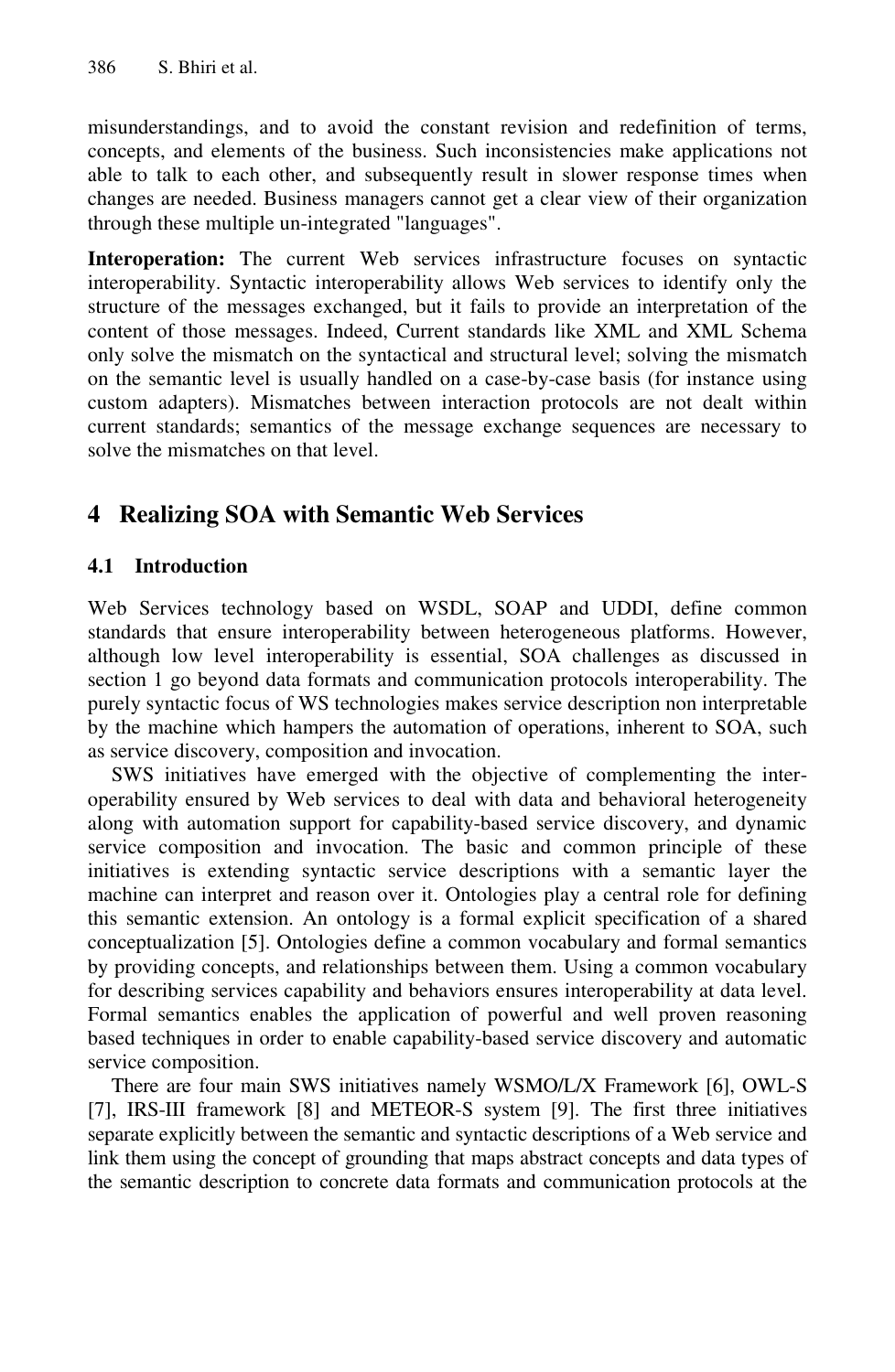

**Fig. 3. T**wo approaches to semantically extend syntactic Web service descriptions

syntactic level (see Fig. 3 (a)). METOER-S, however, semantically annotate WSDL files by linking their elements to ontology concepts and relations (see Fig. 3 (b)).

While METEOR-S is agnostic as regards to the ontologies used for the semantic annotation, WSMO/L/X, OWL-S and IRS-III can be seen as fully fledged framework with three layers (see Fig. 4): (i) a conceptual model for describing Web services and related information, (ii) a formal language used for defining the conceptual model concepts, relations and axioms, and (iii) an execution environment, as a proof of concepts, showing the use of semantic description for carrying out goal-based service discovery and invocation, and automatic service composition. In the following, we present the conceptual model of each of these initiatives and give an overview of their execution environments.



**Fig. 4.** WSMO/L/X, IRS-III and OWL-S constituent layers

#### **4.2 WSMO/L/X Framework**

WSMO [10] is an ontological conceptual model for describing various aspects related to SWS. WSMO refines and extends the Web Service Modeling Framework (WSMF) [11], by developing a set of formal ontology languages. WSMF is based on two complementary principles that WSMO inherits: strong decoupling between the various resources and a strong mediation to ensure the interoperation between these loosely coupled components. While WSMO provides the conceptual model for describing core elements of SWS, WSML [12] provides a formal language for writing, storing and communicating such descriptions.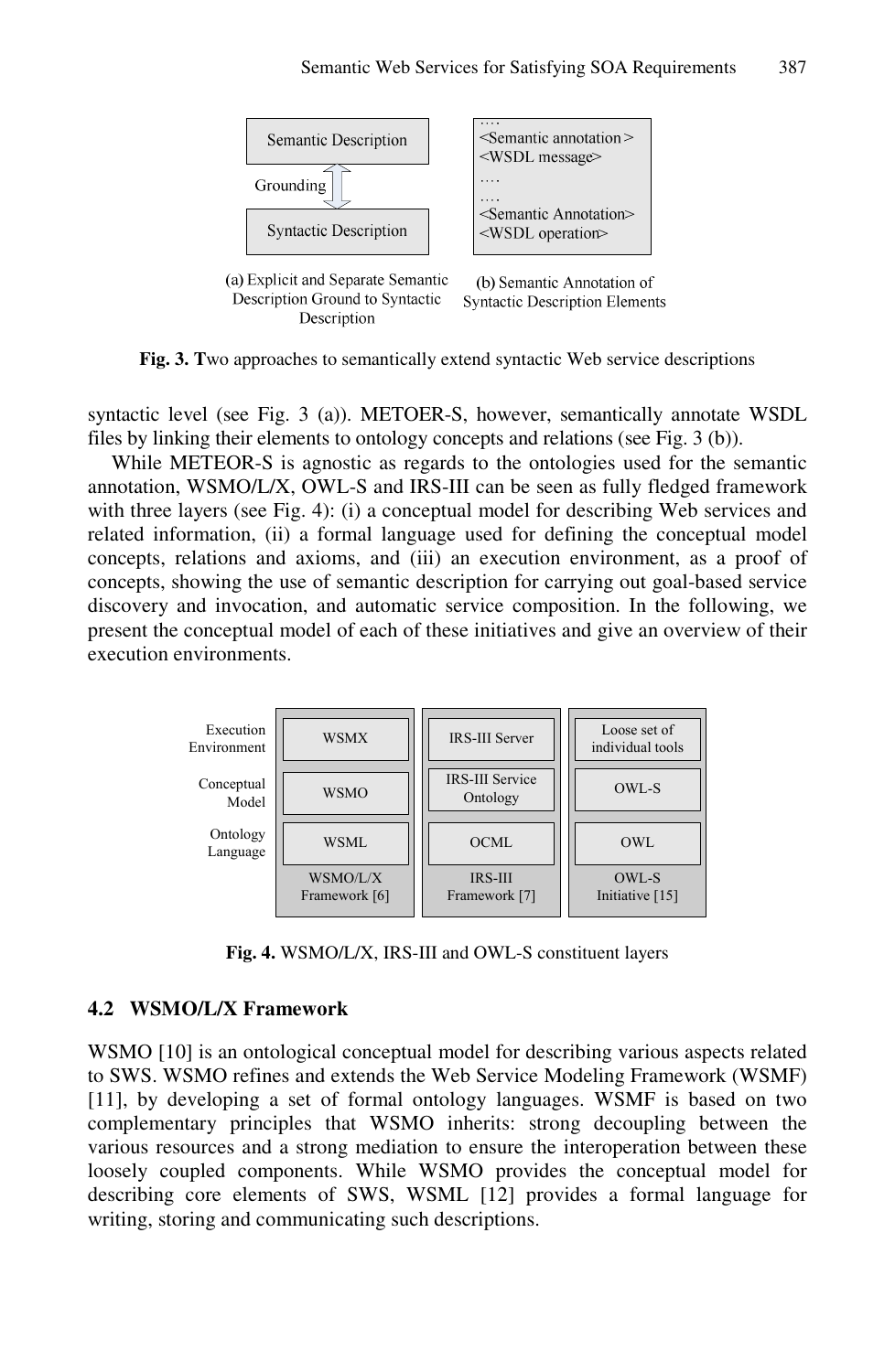#### **4.2.1 Conceptual Model: WSMO**

Following the main concepts identified in the WSMF, WSMO identifies four top level elements as the main concepts for describing several aspects of SWS, namely ontologies, Web services, goals and mediators (see Fig. 5).



**Fig. 5.** WSMO top level elements [10]

**Ontologies** are used as the data model throughout WSMO. All resource descriptions as well as all data interchanged during service usage are based on ontologies. The core elements of an ontology are concepts (the basic entities of the agreed terminology), relations (model interdependencies between several concepts, and instances), instances, and axioms (define complex logical relations between the other elements defined in the ontologies) [6].

**WSMO Service** description consists of non-functional, functional, and behavioral aspects [10]. A service capability describes the provided functionality. A capability is described in terms of preconditions, assumptions, postconditions and effects. A service interface describes the behavioral aspects of the service in terms of choreography and orchestration. A service choreography details how to interact with the service from a user's perspective. An orchestration describes how the service works from the provider's perspective [10].

**A WSMO goal** is a high level description of a task required to be solved by Web services. Similar to a WSMO service, a goal consists of non functional properties, a capability describing the user objective and an interface reflecting the user behavior requirements.

**Mediation** in WSMO aims at resolving mismatches that may arise between different used terminologies (data level), or interaction protocols (process level). WSMO ensures dynamic interoperability by defining mediators during design time that will be used by mediation components during run time to resolve heterogeneity on the fly. A WSMO mediator can be seen as an adapter between WSMO elements defining the necessary mappings and transformations between the linked elements [6]. WSMO defines four types of mediators: OO mediators that resolve terminological mismatches between two ontologies, GG, WG and WW mediators that resolve mismatches respectively between two goals, a service and a goal, and two Web services.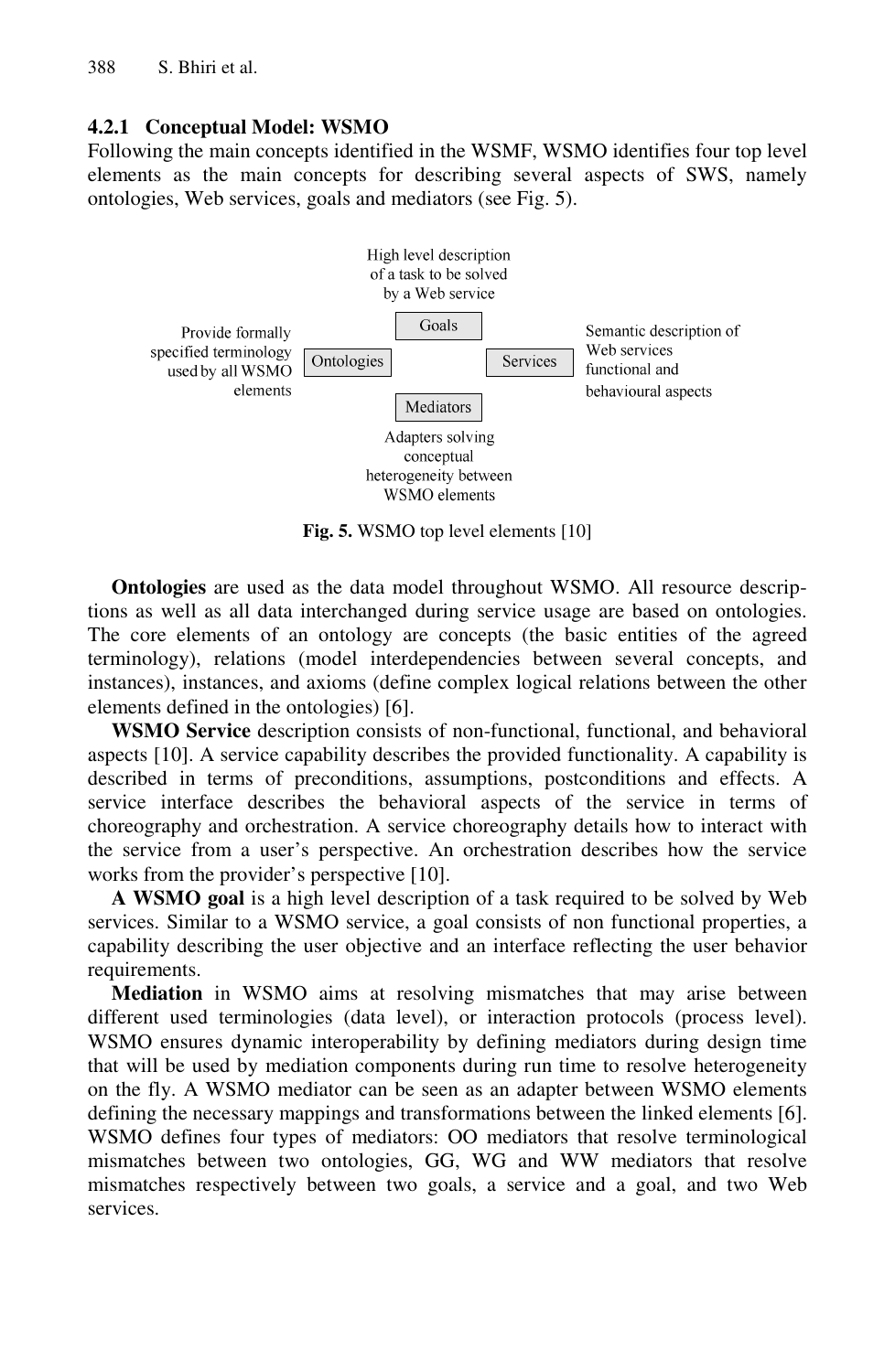#### **4.2.2 Execution Environment: WSMX**

WSMX [13] is an execution environment for dynamic discovery, selection, mediation, invocation and inter-operation of SWS. WSMX is the reference implementation of WSMO and therefore relies on it as conceptual model. A provider can register its service using WSMX in order to make it available to the consumers. A requester can find the Web Services that suit their needs and then invoke them in a transparent way [6].

WSMX exploits semantic service description to support capability-based discovery, not possible to perform having pure syntactic service description. In addition to the classical keyword-based discovery, WSMX supports functional, instance based and Quality of Service (a.k.a QoS) based discovery. Functional discovery reasons over service capabilities by matching them to the user goal capability. WSMX distinguishes different degrees of matching with the required goal [6]. Instance-based discovery considers instance level service descriptions and can dynamically fetch additional information during the discovery process. A Quality of Service based discovery provides a framework which matches specific QoS requirements of the requester with provided SWS.

WSMX implements data and process mediation as distinct components. The Data Mediation component in WSMX deals with heterogeneity problems that can appear at data level. Process level mediation deals with solving interaction protocols mismatches. Both components handle heterogeneity problems by applying the set of mappings rules, between the source and target WSMO element, defined during design-time.

WSMX conceptual architecture defines a distinct component for composition. However, no automatic composition is implemented yet as part of WSMX. Nevertheless, WSMO provides the required foundation for automatic service composition. Indeed, SUPER project [14] has released a composer component enabling automatic WSMO service composition by applying Artificial Intelligence (a.k.a AI) planning techniques.

#### **4.3 OWL-S Initiative**

#### **4.3.1 Conceptual Model: OWL-S**

OWL-S [7, 15] is an upper ontology for service description based on the Web Ontology Language (OWL) [16]. As shown in Fig. 6, an OWL-S service description consists in three interrelated parts: the service profile, the process model and the grounding. The service profile is used to describe what the service does; the process model is used to describe how the service is used; and the grounding is used to describe how to interact with the service. The service profile and process model are



**Fig. 6.** Top level elements of OWL-S service ontology [7]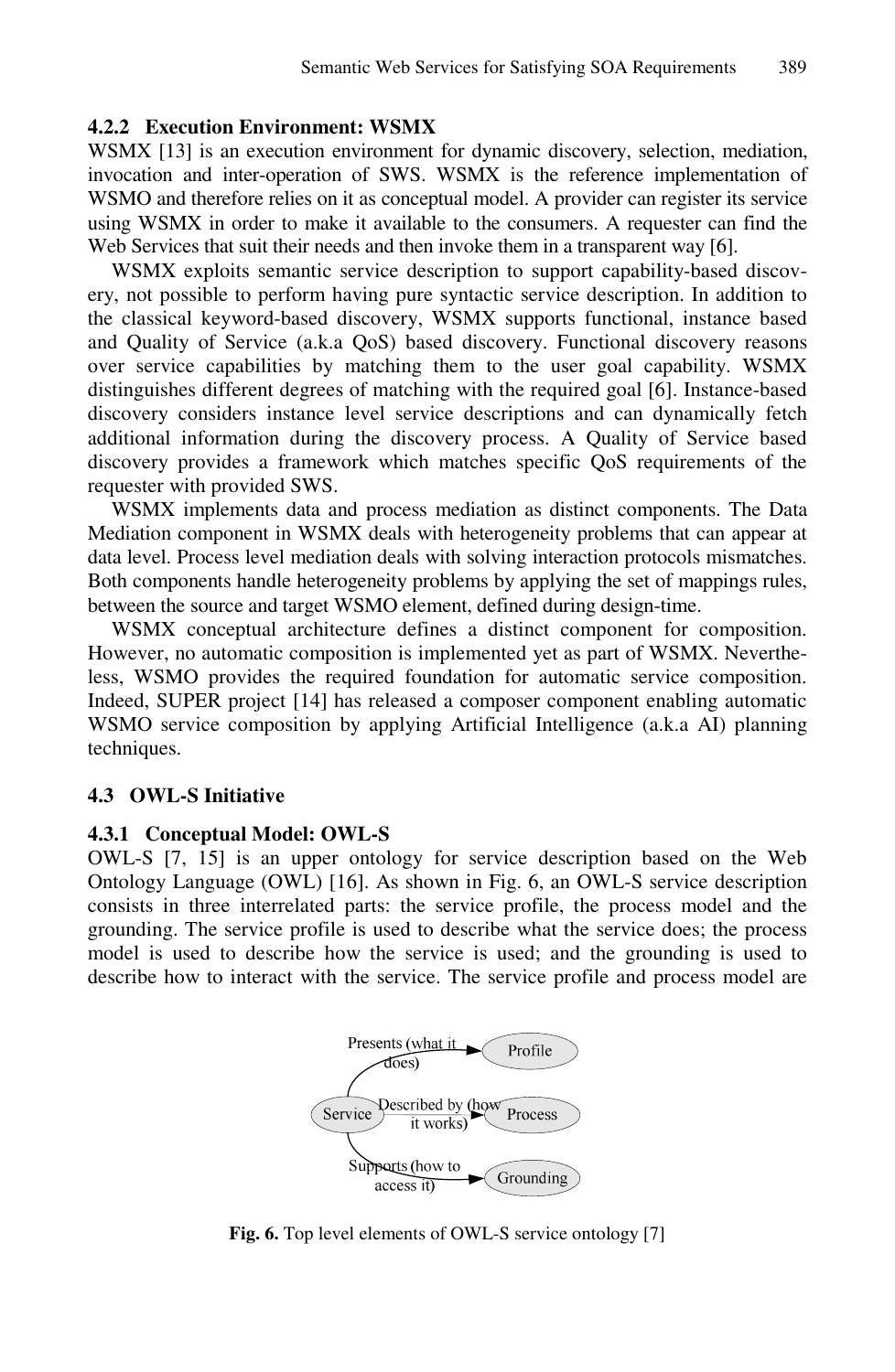abstract descriptions of a service, whereas the grounding specifies how to interact with it by providing the concrete details related to message formats, and communication protocols.

**A service profile** describes functional, classification and non functional aspects of a service. Similar to WSMO, the capability of a Web service is represented as a transformation from the inputs and the preconditions of the Web service to the set of outputs produced, and the effects that may result from the execution of the service [15]. The classification aspect describes the type of service as specified in a domainspecific taxonomy. Non-functional aspects include service parameters like security, privacy requirements, and Quality of Service properties. OWL-S provides an extensible mechanism that allows the providers and the consumers to define additional service parameters.

**The process model** provides a more detailed view on how the service is carried out in terms of control and data flow. OWL-S distinguishes between atomic, composite and simple processes. An atomic process corresponds to a single interchange of inputs and outputs between a consumer and a provider. A composite process consists of a set of component processes linked together by control flow and data flow structures. The control flow is described using programming language or workflow constructs such as sequences, conditional branches, parallel branches, and loops. Data flow is the description of how information is acquired and used in subsequent steps in the process [15]. Simple processes can be used to provide abstracted, non invocable views of atomic or composite processes.

**The grounding** specifies the details of how a service can be accessed. Service grounding allows separating the abstract information described by the process model from the implementation details. Fig. 7 illustrates how the grounding is achieved in OWL-S. It specifies mapping atomic processes into WSDL operations. In addition, it specifies how to translate the messages described as OWL classes and instances to WSDL messages.



**Fig. 7.** Grounding in OWL-S [15]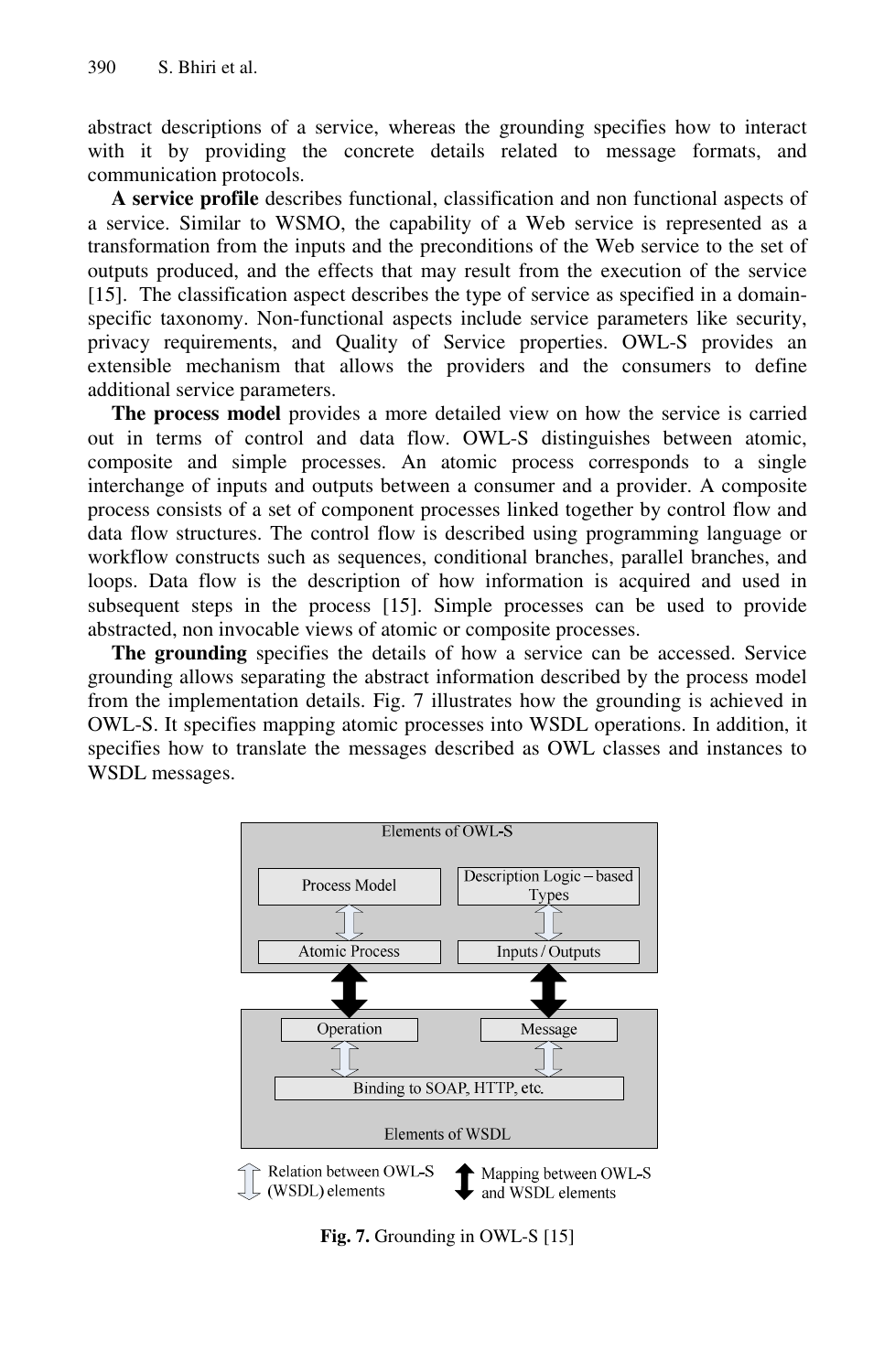#### **4.3.2 OWL-S Tools**

Unlike WSMO, OWL-S does not have a reference implementation like WSMX. Instead, there exists a collection of individual tools like OWL-S Editor [17], OWL-S/UDDI Matchmaker [18], OWL-S Virtual Machine [19], WSDL2OWL-S converter [20] and OWL-S2UDDI converter [18]. In the following we focus on the tools enabling dynamic service discovery and interoperation, and automatic service composition.

The OWL-S/UDDI matchmaker integrates OWL-S capability matching into the UDDI registry. OWL-S2UDDI converter converts OWL-S profile descriptions into corresponding UDDI advertisements, which can then be published in a UDDI registry. The OWL-S/UDDI registry enhances UDDI registry with OWL-S matchmaking functionalities. The matching engine contains five different filters for namespace comparison, word frequency comparison, ontology similarity matching, ontology subsumption matching, and constraint matching [6].

The OWL-S Virtual Machine enables to control the interaction between Web services according to their process models. Unlike WSMO and WSMX, OWL-S conceptual model and implementation do not consider mediators as first class citizens. OWL-S assumes the existence of external mechanisms that can handle heterogeneity at data and process level [6].

Several approaches have been proposed for automatic service composition based on OWL-S description [15]. [21] considers OWL-S process model as abstract workflow which is expanded and refined using automated reasoning machinery. [22, 23] use Hierarchical Task Network (HTN) planning to perform automated Web Service composition. Other planning techniques that have been applied to the composition of OWL-S services, are classical STRIPS-style planning [24], extended estimatedregression planning [25], and Planning as Model Checking [26].

### **4.4 IRS-III Framework**

IRS-III (Internet Reasoning Service) is a framework for creating and executing SWS [8]. It acts as a semantic broker between a client application and deployed Web services by supporting capability-based invocation. A client sends a request encapsulating the desired goal and, by exploiting the semantic description of Web services, IRS-III framework: (a) discovers potentially relevant Web services; (b) selects the set of Web services which best fit the incoming request; (c) mediates any mismatches at the conceptual level; and (d) invokes the selected Web services whilst adhering to any invocation constraints.

### **4.4.1 Conceptual Model: Service Ontology**

IRS-III service ontology defines the conceptual model of IRS-III framework. It extends the core epistemological framework of its previous IRS-II framework [27] by incorporating WSMO conceptual model. Different from WSMO, IRS-III service ontology uses its own ontology language, OCML [28]. While there are some differences between IRS-III and WSMO conceptual models, IRS-III service ontology defines the same concepts for describing SWS namely goals, Web service capability and interface (choreography and orchestration), and mediators.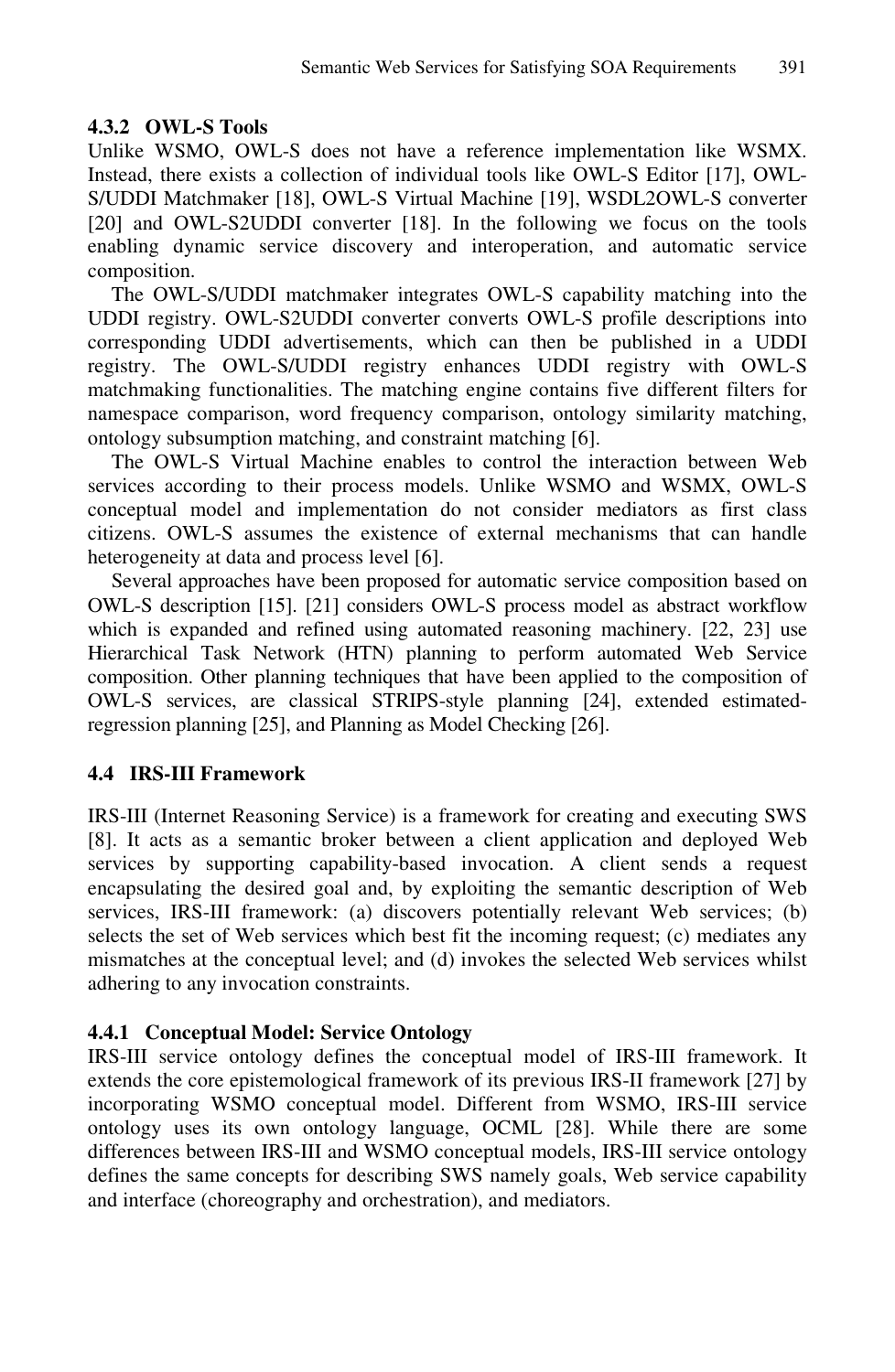#### **4.4.2 Execution Environment: IRS-III Server**

IRS-III server is the main element of IRS-III framework handling capability-based discovery and dynamic invocation. IRS-III framework includes also IRS-III publishing platform, IRS-III browser and IRS-III API. The publishing platform enables ease publication and deployment of Web services. IRS-III browser provides a goal-centric invocation mechanism to end users. IRS-III API facilitates the integration of IRS-III framework with other SWS platforms.

Similar to WSMX, IRS-III mediation approach consists of defining mediators which provide declarative mappings for solving different types of conceptual mismatches. These mediator models are created at design time and used at runtime. The mediation handler (part of IRS-III server) interprets each type of mediator accordingly during selection, invocation and orchestration of Web services [8].

Like WSMX, IRS-III does not support explicitly automatic service composition; however, it shares with it the same results of SUPER project about automatic service composition by applying AI planning techniques since both of them rely on the same conceptual model WSMO.

### **4.5 METEOR-S**

METEOR-S project addresses the usage of semantics to support the complete lifecycle of Semantic Web processes [9] using four kinds of semantics - data, functional, non-functional and execution semantics. The data semantics describe the data (inputs/outputs) of the Web services. The functional semantics describe the functionality of a Web services (what it does). The non-functional semantics describe the non-functional aspects like Quality of Service and business rules. The execution semantics model the behavior of Web services and processes. Unlike above initiatives, METEOR-S does not define a fully fledged conceptual model for SWS description. It rather follows a light-weight approach by extending WSDL files with semantic annotation. The semantic annotation is achieved by mapping WSDL elements to ontological concepts. WSDL-S [29], METEOR-S specification for WSDL annotation, was one of the main works that influenced SAWSDL [30] the W3C standard for WSDL and XML schema semantic annotation.

METEOR-S framework provides a tool for creating SWS [31], a publication and discovery module [32], a composition module [33] and an execution environment. The GUI based tool provides support for semi-automatic and manual annotation of existing Web services or source code with domain ontologies. The publication and discovery module provides support for semantic publication and discovery of Web services. It provides support for discovery in a federation of registries as well as a semantic publication and discovery layer over UDDI. The composition module consists of two main sub-modules - the constraint analysis and optimization sub-module that deal with correctness and optimization of the process on the basis of QoS constraints. METEOR-S framework doesn't define components dedicated to deal with data and behavioral heterogeneity problems that may arise during services interactions.

### **4.6 SOA and Semantic Web Services: A Step Forward**

The objective of SWS initiatives is providing the means to automate capability-based service discovery, service composition and invocation. The main idea is extending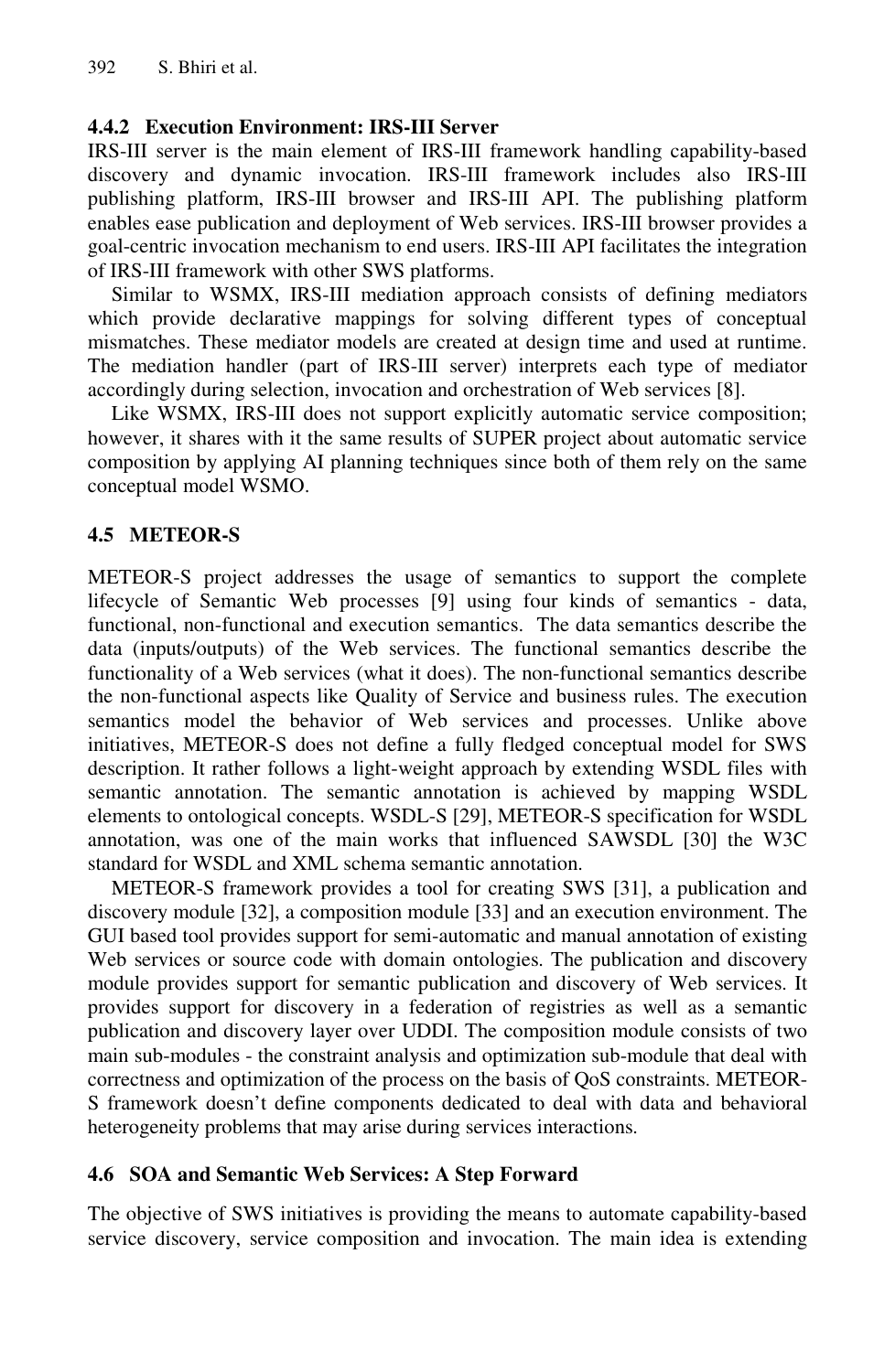syntactical service description with additional information which can be understood and processed by the machine. Ontologies play a central role in the semantic service description. Using ontologies does not only bring user requirements and service advertisements to common conceptual space, but also helps to apply reasoning mechanisms [9]. Thus software programs are able to understand service descriptions and reason over them.

Indeed, as regards to **service discovery** ontology-enhanced search engine can exploit semantic service descriptions to implement matchmaking techniques, much more powerful than keyword-based ones, based on information retrieval, AI, and software engineering to compute both the syntactical and semantic similarity among service capability descriptions. Regarding **dynamic service interoperation**, software agents can leverage the computer-interpretable service description to understand what input is necessary to the service call, what information will be returned, and how to execute the service automatically. Mediation is a pillar for solving heterogeneity problems on the fly. Data and process mediators have been recognized as first class citizens within WSMO and IRS-III. Concerning **dynamic service composition**, semantic markup of Web services provides the necessary information to select and compose services. Software programs, based on AI planning, software synthesis and model checking, can be written to manipulate these representations, together with a specification of the objectives of the task, to achieve the task automatically [7].

In spite of the undeniable advancement realized by SWS, some issues still remain to be addressed. Indeed the great success of SWS is due to their semantic descriptions that rely on ontologies. However, service providers and requesters may use different terminologies to describe their requirements and services. Therefore, mediation is a key point in all SWS operations (discovery, composition, invocation) in order to resolve the terminological mismatches. Mediators can be seen as adapters at an ontological level enabling to migrate from one conceptualization to another. Consequently SWS initiatives have the same drawbacks as any adapter-based solution. Mediators are often defined at design time manually. In addition mapping between two conceptualizations is not always straightforward. Furthermore, mediators must be maintained each time one or both of the involved ontologies change. Another problems SWS face concerns the computing complexity, especially in terms of response time, of machine reasoning techniques which hamper the application of these techniques in context where soft real-time response is required for user interactions. Furthermore, plans generated by AI planning techniques are relatively simple compared to real composition models, defined by BPEL for instance.

## **5 Conclusion**

In this chapter, we discussed how far Web services technologies and SWS initiatives satisfy SOA requirements. Loose coupling between service provision and consumption has led to new challenges for ensuring seamless and cost effective integration. These challenges concern effective service discovery, dynamic service interoperation, and automation support for service composition. By defining a set of standards, Web services technologies ensure low level interoperability, an essential first step yet not enough. Indeed, human intervention is still heavily required to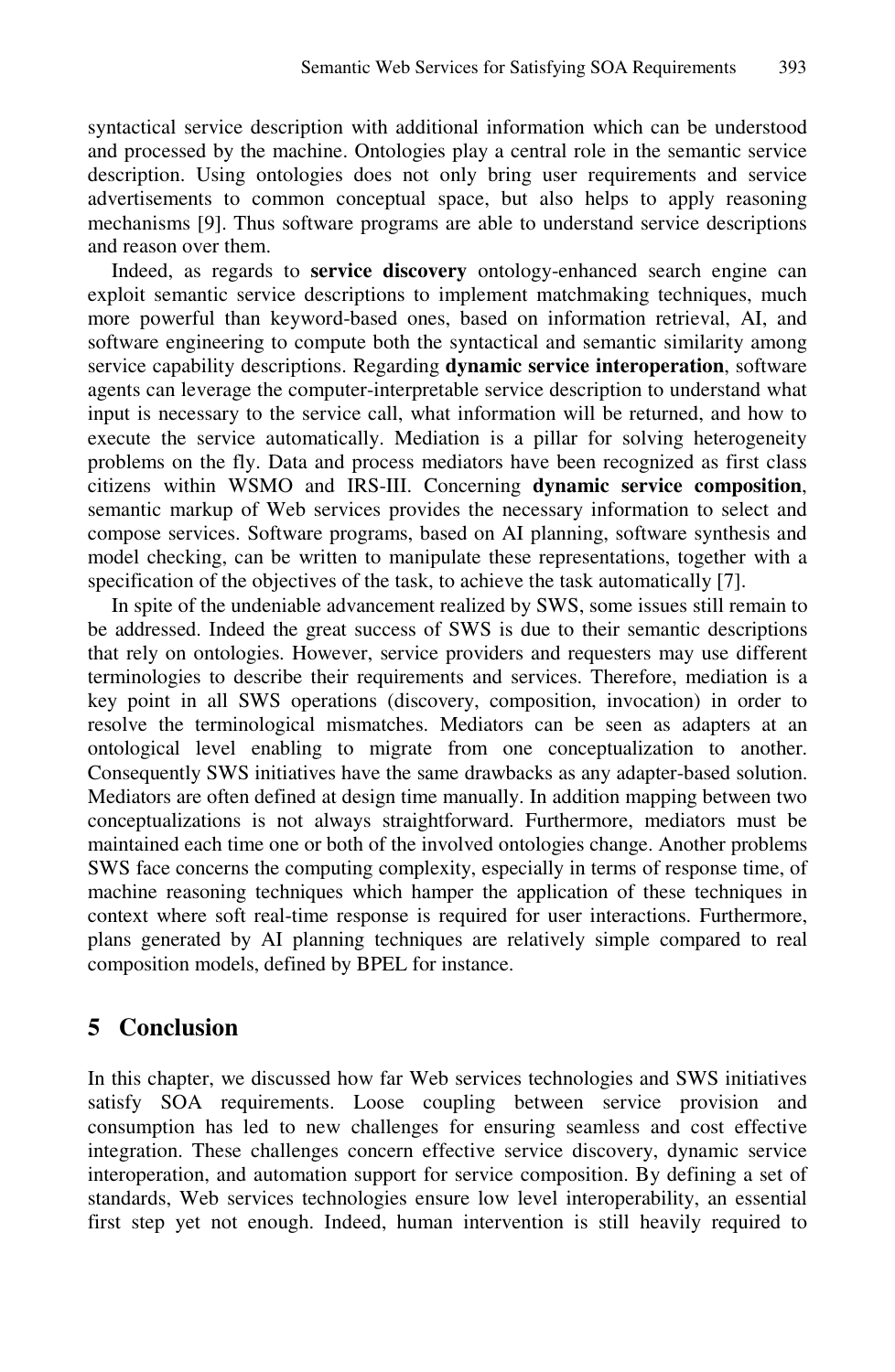resolve data and behavioral mismatches, to find the right services, and to select and compose appropriate services. SWS initiatives extend the level of interoperability to deal with data and behavioral heterogeneity using the concept of mediation. They also provide the foundation for (i) capability-based service discovery which is much more efficient than keyword-based one, (ii) dynamic service interoperation and (iii) automatic service composition. In spite of the remarkable results achieved by these initiatives, some open issues still need to be resolved. These issues are mainly related to mediator definition and update, and the computing complexity of machine reasoning techniques.

**Acknowledgments.** This work was supported by the Lion project supported by Science Foundation Ireland under grant no. SFI/02/CE1/I131, and by SUPER project funded by the EU under grant no. FP6-026850.

# **References**

- 1. Erl, T.: Service-Oriented Architecture (SOA): Concepts, Technology, and Design. Prentice-Hall, Englewood Cliffs (2005)
- 2. Service Oriented Architecture Modeling, http://www.soamodeling.org
- 3. MacKenzie, C.M., Laskey, K., McCabe, F., Brown, P.F., Metz, R., Hamilton, B.A.: OASIS Reference Model for Service Oriented Architecture V 1.0, http://www.oasisopen.org/committees/download.php/19361/soa-rm-cs.pdf
- 4. Weerawarana, S., Curbera, F., Leymann, F., Storey, T., Ferguson, D.F.: Web services platform architecture: SOAP, WSDL, WS-Policy, WS-Addressing, WS-BPEL, WS-Reliable Messaging, and More. Prentice-Hall, Englewood Cliffs (2005)
- 5. Gruber, T.R.: A translation approach to portable ontology specifications. Knowledge Acquisition 5, 199–220 (1993)
- 6. Roman, D., de Bruijn, J., Mocan, A., Lausen, H., Bussler, C., Fensel, D.: WWW: WSMO, WSML, and WSMX in a nutshell. In: 1st Asian Semantic Web Conference, pp. 516–522. Springer, Beijing (2006)
- 7. Martin, D., Burstein, M., McDermott, D., et al.: OWL-S 1.2 Release, http://www.daml.org/services/owl-s/1.2/
- 8. Domingue, J., Cabral, L., Galizia, S., Tanasescu, V., Gugliotta, A., Norton, B., Carlos, P.: IRS-III: A broker-based approach to semantic Web services. J. Web Sem. 6(2), 109–132 (2008)
- 9. Verma, K., Gomadam, K., Sheth, A.P., Miller, J.A., Wu, Z.: The METEOR-S Approach for Configuring and Executing Dynamic Web Processes. LSDSIS technical report, http://lsdis.cs.uga.edu/projects/meteor-s/
- 10. Roman, D., Lausen, H., Keller, U., et al.: Web Service Modelling Ontology, http://www.wsmo.org/TR/d2/v1.4/
- 11. Fensel, D., Bussler, C.: The Web Service Modeling Framework (WSMF). Electronic Commerce Research and Applications 1(2), 113–137 (2002)
- 12. Steinmetz, S., Toma, I.: Web Service Modeling Language, http://www.wsmo.org/TR/d16/d16.1/v1.0/
- 13. Shafiq, O., Moran, M., Cimpian, E., Mocan, A., Zaremba, M., Fensel, D.: Investigating Semantic Web Service Execution Environments: A comparison between WSMX and OWL-S tools. In: 2nd International Conference on Internet and Web Applications and Services. IEEE Computer Society, Mauritius (2007)